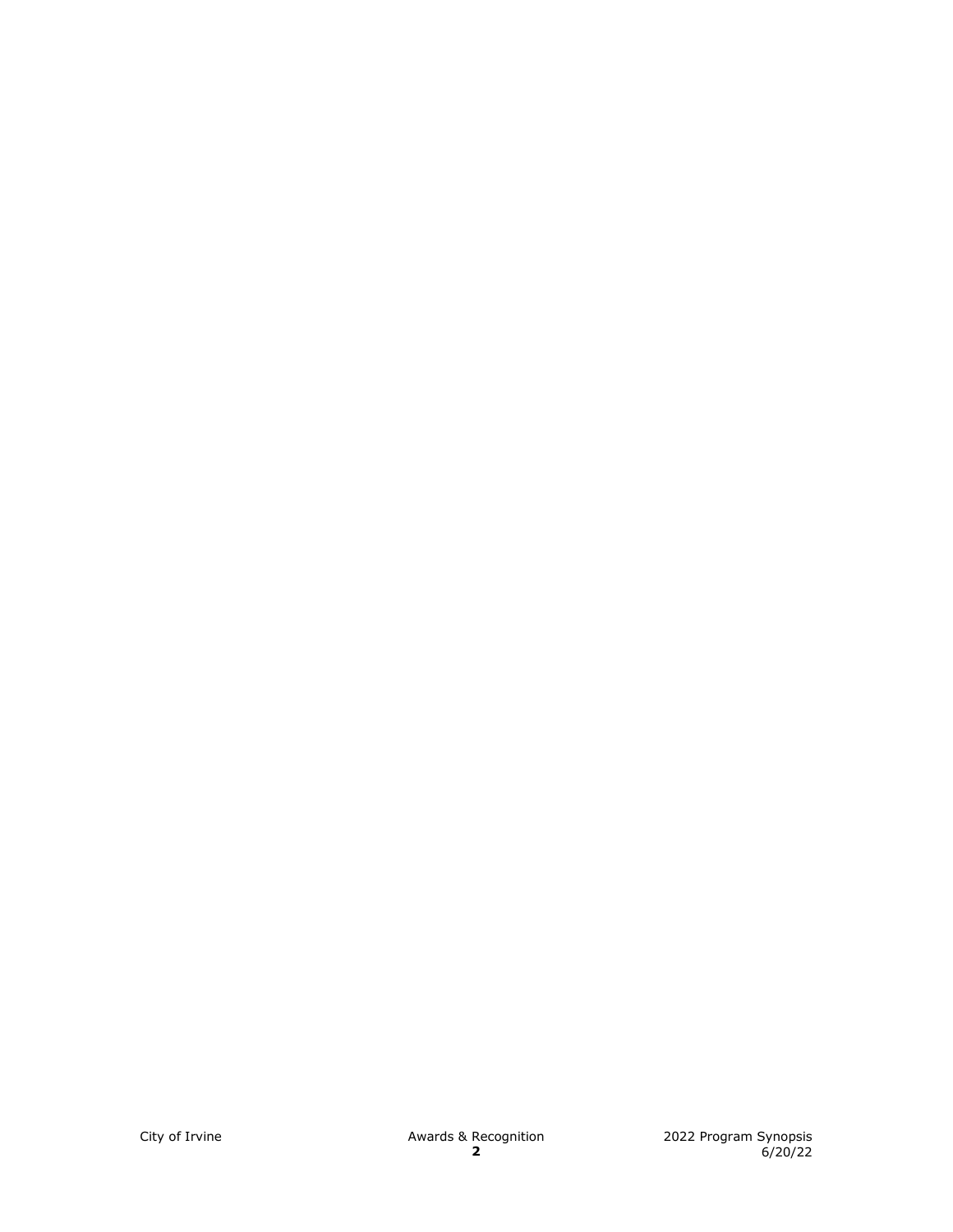#### **City of Irvine Program Synopsis: Awards and Recognition**

- For the seventh consecutive year, the City of Irvine park system has been ranked among the **top 10 in the nation by the [Trust for Public Land.](https://www.tpl.org/parkscore)** Irvine ranked eighth in the country and second in California in the national nonprofit's annual ParkScore Index, which is recognized as the national gold-standard comparison of park systems across the 100 most populated cities in the United States. The index is based on factors including park access, acreage, investment, and amenities.
- *WalletHub.com* has ranked the City of Irvine as #3 on their list for *[Best City to](https://wallethub.com/edu/best-cities-for-families/4435)  [Raise a Family](https://wallethub.com/edu/best-cities-for-families/4435)***.** WalletHub conducted their study based on metrics that consider essential family dynamics, such as the cost of housing, the quality of local school and health care systems, and the opportunities for fun and recreation.
- The City of Irvine's Great Park has been named a winner of the **2022 National [Federal Facility Excellence in Site Reuse Award](https://directsourcenews.org/2022/05/24/epa-announces-the-2022-national-federal-facility-excellence-in-site-reuse-awards-winners/)** by the U.S. Environmental Protection Agency. These awards highlight the accomplishments of federal agencies, states, Tribes, local partners, and developers in restoring and reusing contaminated land at federal facilities.
- The City of Irvine's Community Services Department has been honored with two awards for the California Parks & Recreation Society (CPRS) Celebrating Excellence 2021 program. The Irvine Global Village Festival received the *Creating Community Award of Excellence* for its 20-year history of bringing our diverse community together. In addition, The City's Art Beat catalog received the *Marketing & Communications Award of Excellence* for its strategic redesign to better serve customers.
- The Community Services Youth Outreach team has been recognized with a *California Park & Recreation Society Parks Make Life Better Award for District 10.* The team's adapted virtual Youth Action Team in response to the COVID-19 pandemic was recognized as a program that has made a substantial and meaningful impact on the community and the members it serves.
- Irvine is 2022's **[5th Happiest City in America](https://wallethub.com/edu/happiest-places-to-live/32619)** according to a recent study from the personal finance outlet *WalletHub.com.* The study evaluated cities across three key dimensions of emotional and physical well-being; income and employment; and community and environment. More than 180 of the largest U.S. cities were included in this study.
- Irvine is the **[4th greenest city in America](https://wallethub.com/edu/most-least-green-cities/16246)**, according to a recent study from the personal finance outlet *WalletHub.com*. WalletHub compared the 100 largest cities across 28 key "green" indicators ranging from greenhouse-gas emissions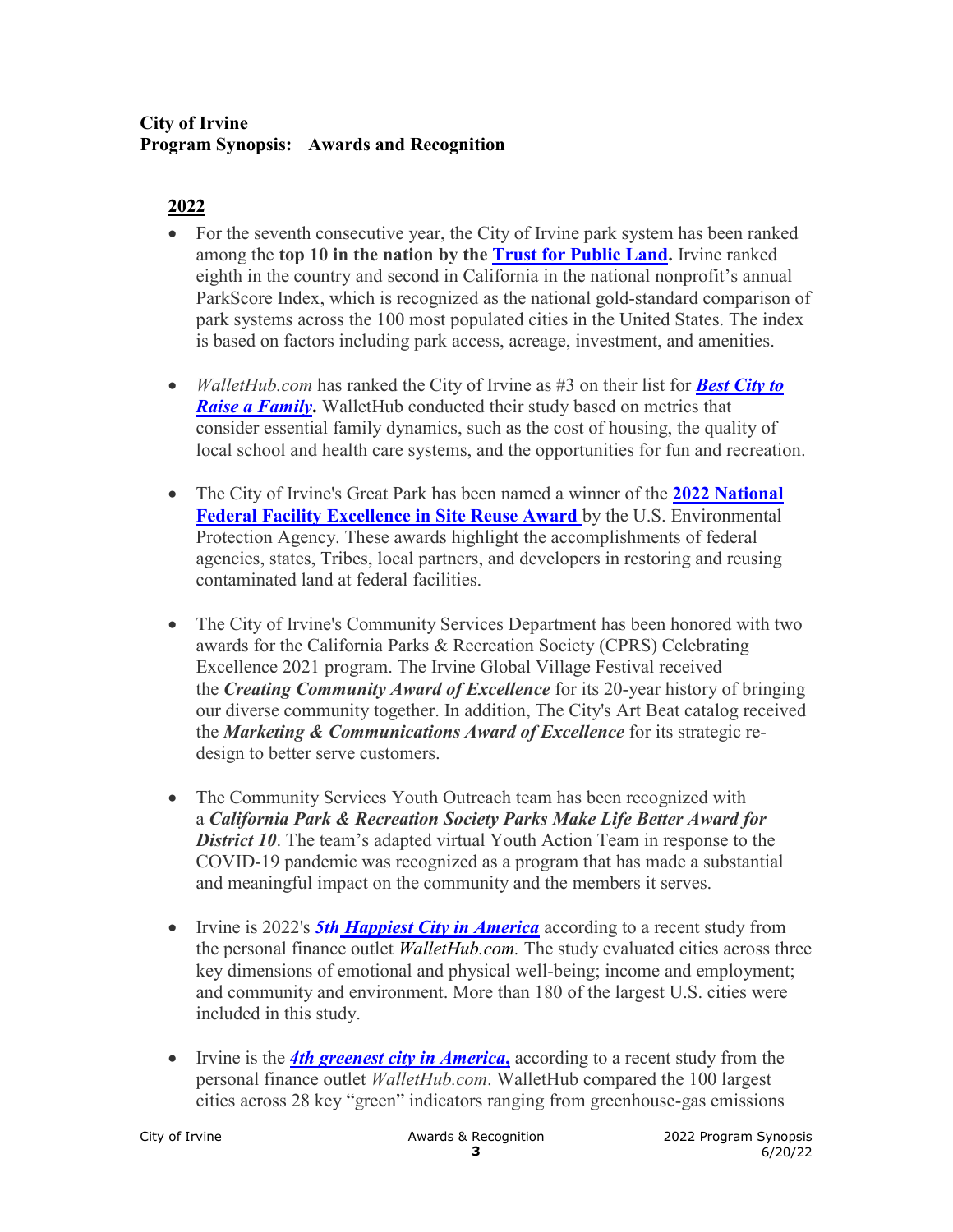per capita to number of smart-energy policies and initiatives to green job opportunities.

- The City of Irvine has received two *Helen Putnam Awards for Excellence* from the League of California Cities. The City of Irvine received two awards for its wildfire preparedness efforts — specifically its updated all-hazard evacuation map — and IrvineREADY!, the City's web-based platform that allows planning, building, and engineering applications to be submitted online. The Helen Putnam Award for Excellence program recognizes outstanding achievements by California's 482 cities and seeks to recognize and promote the outstanding efforts and innovative solutions by city governments.
- For the  $16<sup>th</sup>$  consecutive year, the City of Irvine is the **[Safest City](https://crime-data-explorer.app.cloud.gov/pages/home)** of its size for Part I violent crime, according to FBI data for calendar year 2020. Information released shows Irvine has the lowest rate of violent crime per capita of any city in the nation with a population of 250,000 or more. The FBI's Annual Uniform Crime Report measures Part I crime, which includes murder, rape, robbery, aggravated assault, burglary, larceny-theft, auto theft, and arson.
- Irvine has been ranked No. 10 in *Commercial Café*'s list of *[Best Cities for](https://www.commercialcafe.com/blog/best-cities-for-working-remotely/)  [Working Remotely in the U.S.](https://www.commercialcafe.com/blog/best-cities-for-working-remotely/)* The ranking took into account the internet speeds, assortment of restaurants, crime rates, and affordability for each city to compile the ranking.
- The City of Irvine park system has been ranked 7th in the nation by the Trust for Public Land in their annual *[ParkScore Index](https://www.tpl.org/parkscore)* which ranks the nation's 100 largest cities based on factors including park access, acreage, investment, and amenities. Irvine is the second-ranked city in California, and this is the sixth consecutive year the City's parks have ranked in the top 10 nationally. Irvine earned a perfect score in parkland percent of city area, the number of basketball hoops per 10,000 residents, and the number of recreation/senior centers per 20,000 residents.
- Congratulations to the City of Irvine's Purchasing division for receiving the prestigious National Procurement Institute's *[Achievement of Excellence in](https://www.npi-aep.org/aep-award-recipients)*  **[Procurement Award](https://www.npi-aep.org/aep-award-recipients)** (AEP) for the 16th year in a row. This national award recognizes organizational excellence in public procurement. Awardees demonstrate high levels of innovation, professionalism, e-procurement, productivity and leadership. The continuously evolving AEP criteria are designed to measure state-of-the-art public procurement best practices.
- Irvine is the *[Best City for Leading an Active Lifestyle](https://www.storagecafe.com/blog/best-cities-for-active-lifestyles/)* according to the website STORAGECafe. The ranking after close analysis of 18 key metrics, including the ability to walk and bike to locations, the number of gyms in each town, and a large amount of community amenities.
- The 2020 Irvine Global Village Festival has been recognized with a **[Thumbs Up](https://www.calfest.org/Thumbs-Up-Awards)** *[Award](https://www.calfest.org/Thumbs-Up-Awards)* from the California/Nevada Festival & Events Association (CalFest). The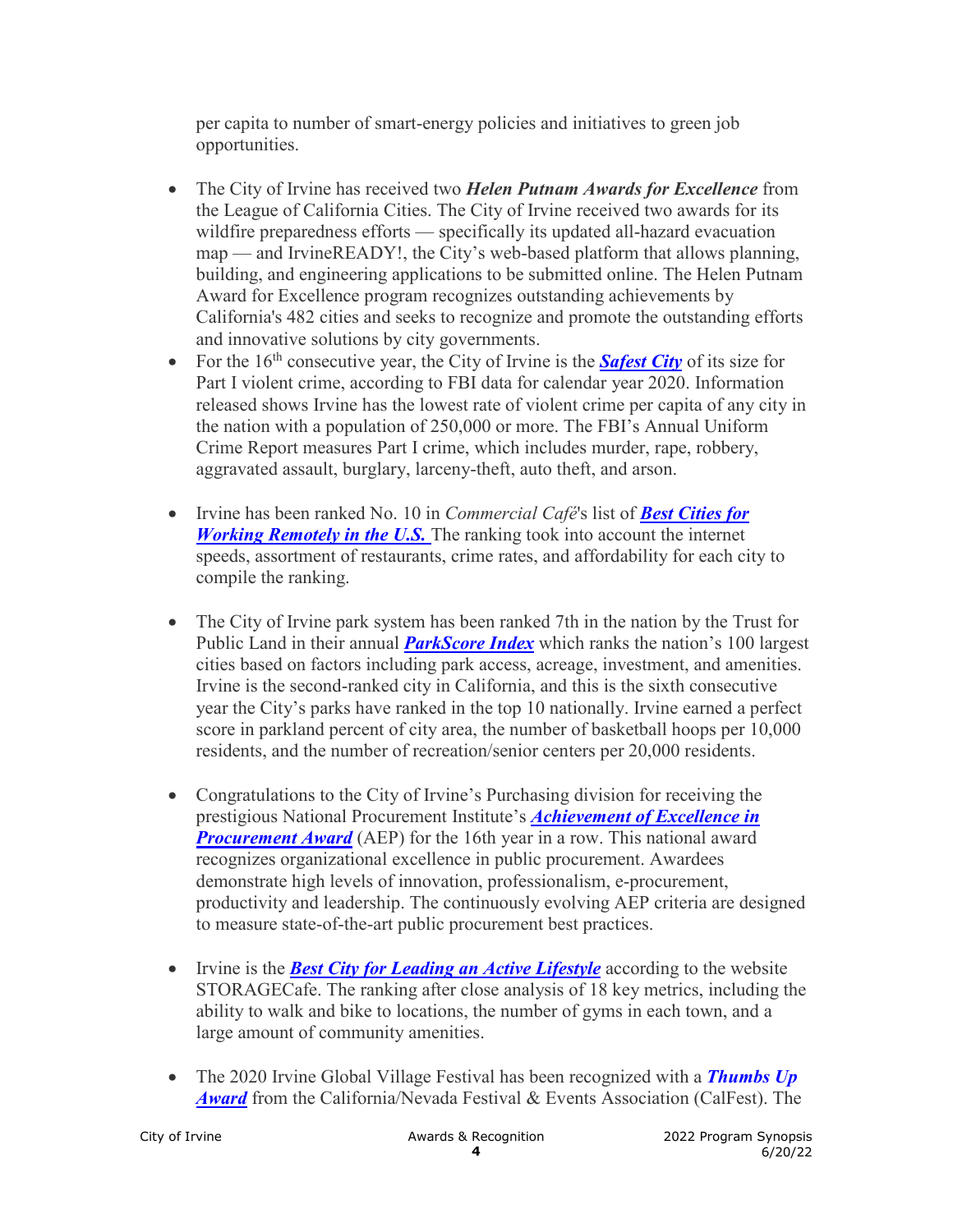award showcases events that exhibited resourcefulness in staging events in pandemic conditions. For the festival's  $19<sup>th</sup>$  year in 2020, City of Irvine staff created a mix of modified in-person events, online experiences, and at-home activities to bring the community together and continue the City tradition. This effort was recognized by CalFest with an award to "applaud new and seasoned events for their ability to pivot and entertain audiences during the COVID-19 pandemic."

- The City of Irvine has been ranked as the *3rd [Best City to Raise a Family](https://wallethub.com/edu/best-cities-for-families/4435)* in a 2021 study from the personal finance outlet WalletHub.com. WalletHub compared more than 180 U.S. cities based on criteria that consider essential family dynamics such as the cost of housing, local school quality, and recreation opportunities.
- The City of Irvine in 2021 has once again been designated as a *[Bicycle Friendly](https://bikeleague.org/sites/default/files/BFC_Spring_2021_ONLY.pdf)  [Community at the Silver level](https://bikeleague.org/sites/default/files/BFC_Spring_2021_ONLY.pdf)* by the League of American Bicyclists. This designation means Irvine is working to create safer streets and better bicycling for everyone by improving bikeways and remaining innovating to ensure the joy of biking is safe and accessible to everyone. The City of Irvine has over 364 miles of on-street and off-street bikeways connecting residents to nearby offices, shopping, entertainment, and parks.
- According to a recent survey by WalletHub, Irvine has been ranked as the *[#1](https://wallethub.com/edu/best-cities-to-start-a-business/2281)  [place to start a business in California](https://wallethub.com/edu/best-cities-to-start-a-business/2281)*. WalletHub compared the city's business environment, access to resources, and business costs to determine the best cities to launch a business.
- The City of Irvine's Geographic Information System (GIS) team has been ranked No. 2 by PSD Citywide in their awards of the *[top 25 most mature public sector Geographic](https://psdrcs.com/geospatial-maturity-index/)  [Information System programs in North America](https://psdrcs.com/geospatial-maturity-index/)* based on findings from the Geospatial Maturity Index Survey. The City is the first U.S. participant to earn a spot in the top three GIS programs in the history of the survey.
- Irvine has been ranked #5 on Niche's list of *[Cities with the Best Public Schools in](https://www.niche.com/places-to-live/irvine-orange-ca/)  [America](https://www.niche.com/places-to-live/irvine-orange-ca/)* based on the grades of all the public schools in the districts that serve the Irvine area, and the amount of students which they serve.
- In Niche's list of **[Best Cities to Raise a Family in America](https://www.niche.com/places-to-live/irvine-orange-ca/)**, Irvine ranked as #10 on the list. This study takes into account key factors, such as the quality of local schools, safety, affordability, and access to family amenities, such as parks, libraries, cultural activities, and family-oriented activities.
- The City of Irvine has been ranked in the top 15 cities in WalletHub's list of *[Happiest Cities in the U.S](https://wallethub.com/edu/happiest-places-to-live/32619).* To compile the data, WalletHub compared more than 180 of the largest U.S. cities across 31 key indicators of happiness, including depression rates, income-growth rate, and average leisure time spent per day.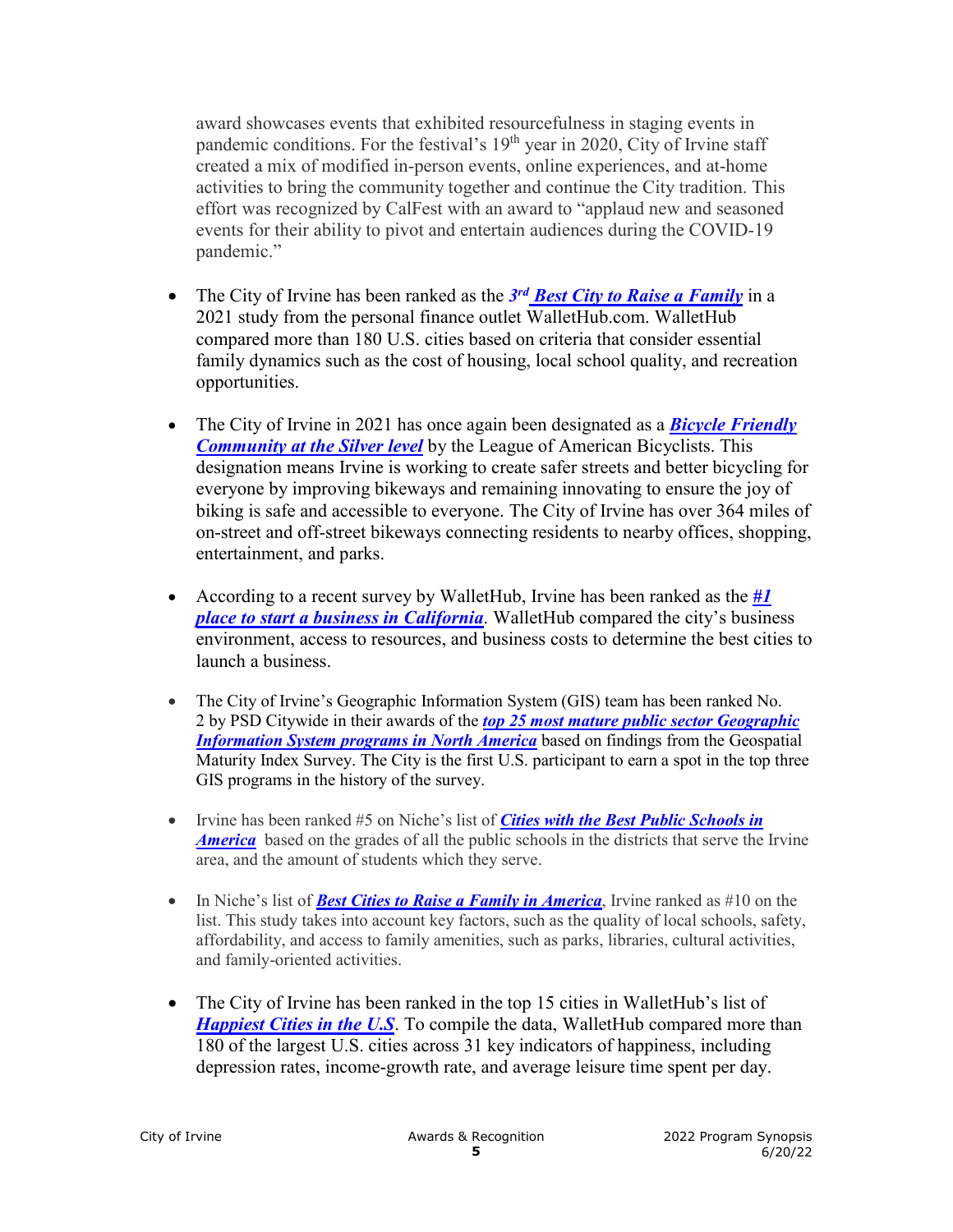- LawnStarter has ranked the City of Irvine as #1 on their list of *[Best Cities to Own](https://www.lawnstarter.com/blog/studies/best-cities-to-own-an-electric-car/)  [an Electric Car](https://www.lawnstarter.com/blog/studies/best-cities-to-own-an-electric-car/)*. LawnStarter compared the 200 biggest U.S. cities across 11 metrics, such as average parking rate, number of electric vehicle charging stations, and electricity cost.
- The City of Irvine has ranked *[#8 on WalletHub's list of Healthiest Cities in](https://wallethub.com/edu/healthiest-cities/31072)  [America](https://wallethub.com/edu/healthiest-cities/31072)*, and tied for third among cities with the highest percentage of physically active adults nationwide. To create the survey, WalletHub took into account indicators of health, such as medical visits, fruit and vegetable consumption, and the number of COVID-19 cases.
- For the fourth straight year, the City of Irvine in 2020 ranked *No. 1 in fiscal [strength](https://www.truthinaccounting.org/library/doclib/Financial-State-of-the-Cities-2021.pdf) across* the country by Truth in Accounting – a think tank that calculates how a City would fare financially after all the bills were paid. Irvine was given a surplus score of \$4,100 per taxpayer, earning the distinction as the most fiscally healthy large city in the United States.
- The City of Irvine has been ranked in the top 20 in LawnStarter's list of *[2021's](https://www.lawnstarter.com/blog/studies/best-cities-for-living-without-a-car/)  [Best Cities for Living Without a Car.](https://www.lawnstarter.com/blog/studies/best-cities-for-living-without-a-car/)* The ranking was based on methodology based on scores regarding accessibility options, commute methods, safety, and climate data. The City of Irvine was ranked as #17, and scored particularly well in the safety and climate category.

- The City of Irvine has been ranked the *[Safest City of its size for Part I violent](https://ucr.fbi.gov/crime-in-the-u.s/2019/crime-in-the-u.s.-2019)  [crime](https://ucr.fbi.gov/crime-in-the-u.s/2019/crime-in-the-u.s.-2019)*, according to FBI data for calendar year 2019. Information released shows Irvine has the lowest rate of violent crime per capita of any city in the nation with a population of 250,000 or more. This is the 15th consecutive year Irvine has had the lowest per capita violent crime rate for its size.
- •
- Irvine has been ranked #4 on WalletHub's list of *[2021 Best College Towns &](https://wallethub.com/edu/e/best-worst-college-cities-and-towns-in-america/8974)  [Cities in America](https://wallethub.com/edu/e/best-worst-college-cities-and-towns-in-america/8974)*. Wallethub compared more than 400 U.S. cities based on 30 key indicators of academic, social, and economic opportunities for students, and ranked each city based on data regarding the cost of living, quality of higher education, and crime rate.
- The City of Irvine has been ranked 2020's **[2nd Best City for Veterans](https://wallethub.com/edu/best-and-worst-cities-for-veterans/8156)** in a study by the personal finance outlet WalletHub.com. The study considered and ranked cities by elements including employment factors like job growth and unemployment rates; economy factors, like affordable housing and educational opportunities; and quality of life factors such as family-friendliness, and available military discounts.
- The City of Irvine was presented with the Greater Irvine Chamber's *Community [Impact Award](https://www.greaterirvinechamber.com/events/signature-events/celebrate-resilience-2020)* for our leadership during the COVID-19 pandemic. The City was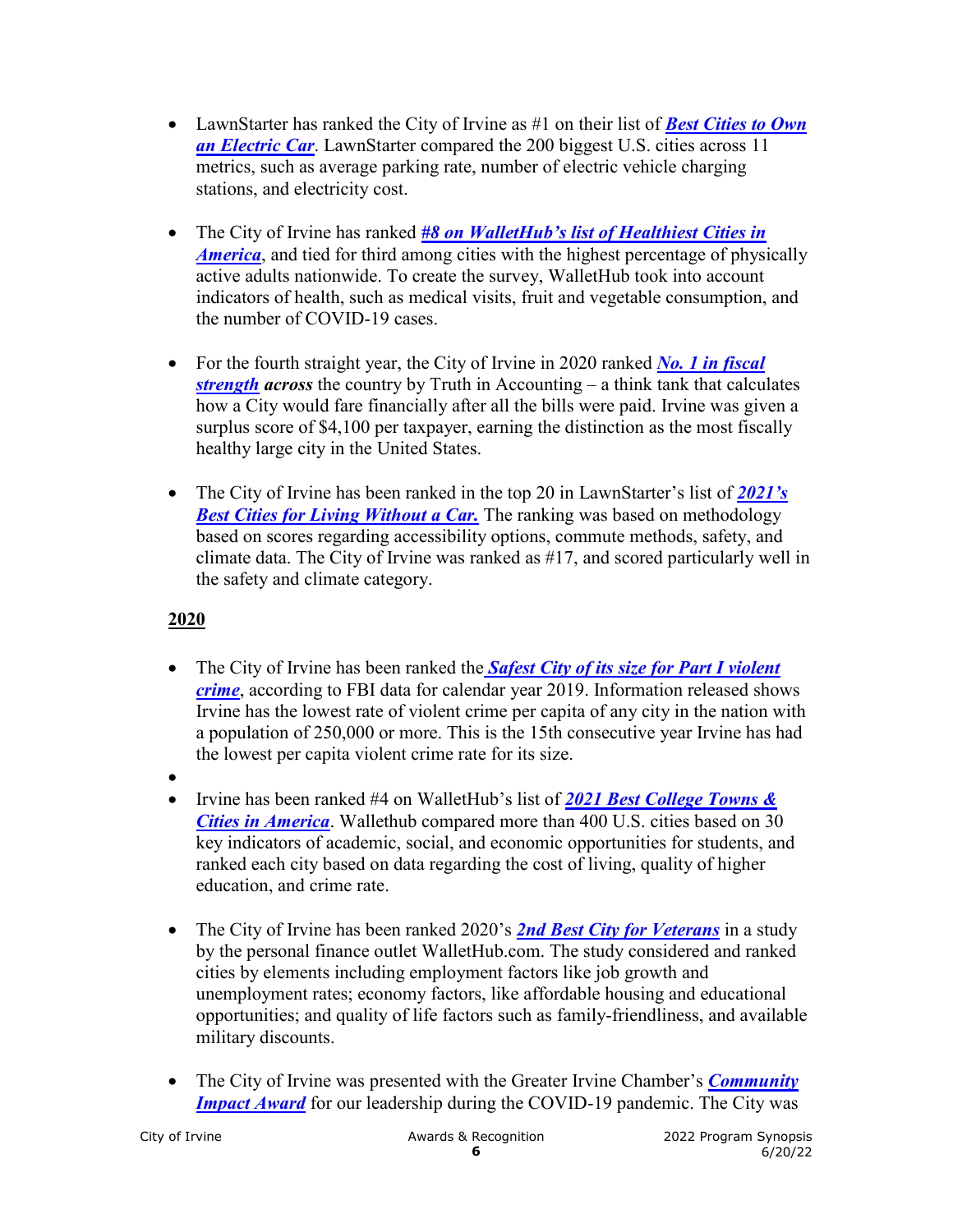recognized for its mask distribution, rental assistance grants, COVID-19 testing, and community outreach, among other instances.

- For the 15th consecutive year, the City of Irvine's Purchasing Division has received the prestigious National Procurement Institute's *[Achievement of](https://www.npiconnection.org/awards/aep.asp)  [Excellence in Procurement Award](https://www.npiconnection.org/awards/aep.asp)* **(AEP)***.* This national award recognizes organizational excellence in public procurement. Awardees demonstrate high levels of innovation, professionalism, e-procurement, productivity and leadership. The continuously evolving AEP criteria are designed to measure state-of-the-art public procurement best practices. The City of Irvine is one of only 69 cities nationwide to receive the award.
- The City of Irvine was voted "**[Best City to Live in](https://www.ocregister.com/2020/09/25/best-of-orange-county-2020-best-city-to-live-in/)**" by *Orange County Register* readers in the 27th annual *Best of Orange County* publication. This is the fifth consecutive year Irvine has won this award.
- The University of California, Irvine has been ranked #8 in *U.S. News & World Report's* list of "**[Best Colleges](https://www.usnews.com/best-colleges/rankings/national-universities/top-public)**" among the nation's public universities. Rating are derived from 15 diverse indicators of academic quality; 1,922 institutions were considered for the 2021 report. This is the sixth consecutive year the university has placed in the top 10.
- The City of Irvine has been awarded the inaugural *Local Recognition of Rights Award* by the [Center for Democratic and Environmental Rights](https://www.centerforenvironmentalrights.org/) for the City Council's adoption of [Ordinance 19-17,](https://library.municode.com/ca/irvine/ordinances/code_of_ordinances?nodeId=991462) which bans smoking in all public places within the City. The award program recognizes local governments across the U.S. which adopt laws that expand civil and environmental rights at the municipal level.
- SmartAsset has ranked Irvine among the *[top 25 bike-friendly cities nationwide](https://smartasset.com/checking-account/most-bike-friendly-cities-2020)*. The rankings were based on data for the 100 largest U.S. cities on metrics such as the percentage of commuters who bike to work, bicyclist fatalities, and miles of protected lanes.
- Irvine has been ranked #17 on the list of *[most pet-friendly cities in America](https://www.theweeklyjournal.com/lifestyle/most-pet-friendly-cities-in-america/collection_fc3c9dd0-0976-5b24-9ec6-629d6dbf02c5.html#1)*. Irvine was awarded the ranking based on our availability of pet-friendly dining, and our 16,000 acres of parkland, sports fields, and dedicated open space. The rankings were based on criteria set by Stacker with data metrics evaluated by WalletHub.
- The City of Irvine has been nationally recognized by LendEDU for having one of the *[highest percentages of solar-powered homes in the U.S.](https://lendedu.com/blog/cities-highest-proportion-ecofriendly-homes/)* with .27% of homes powered by the sun. Irvine ranks #1,095 in the country and #384 in the State of California, making Irvine one of the most eco-friendly places in the country.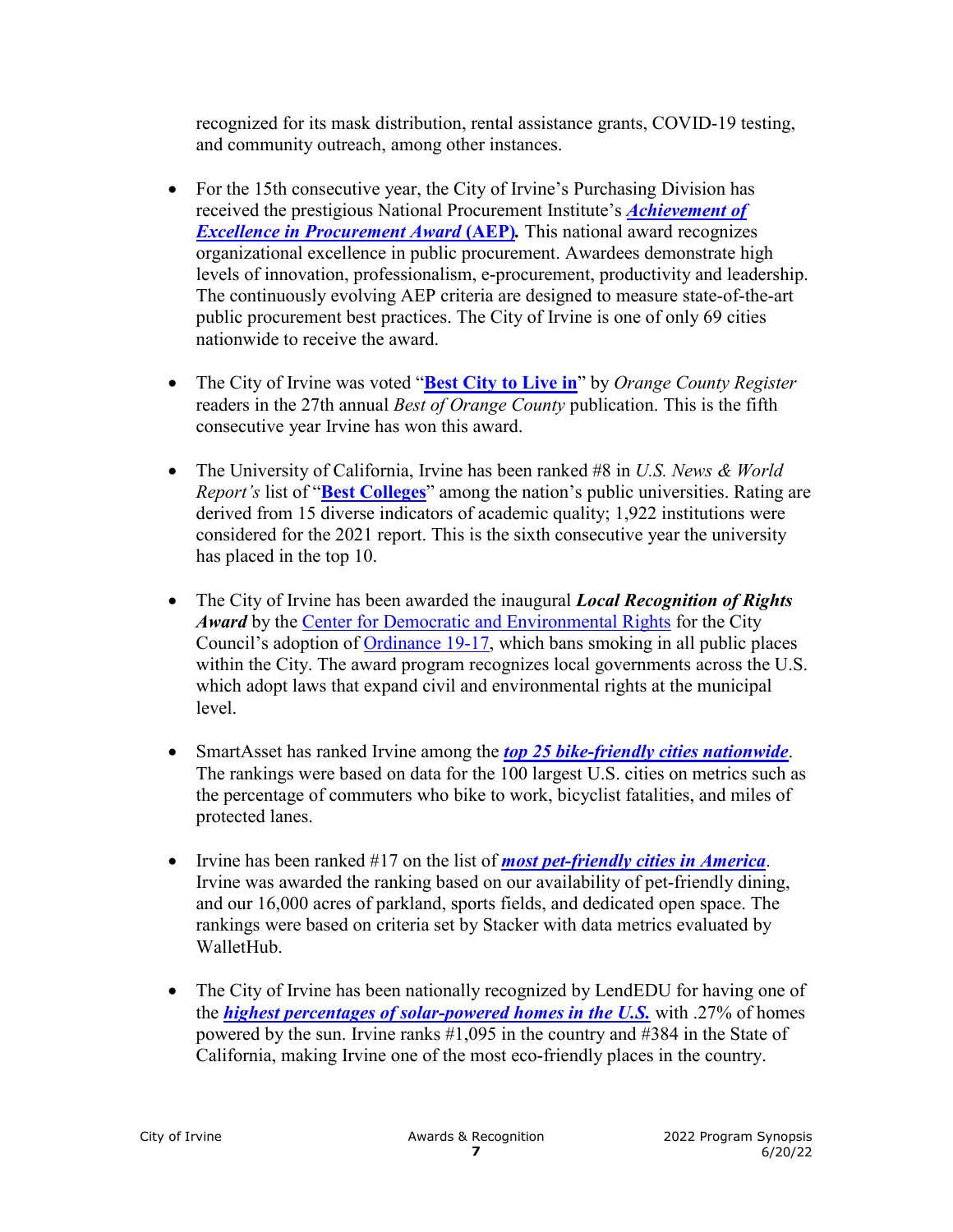- The American Fitness Index has ranked Irvine as *[America's 7th Fittest City](https://americanfitnessindex.org/wp-content/uploads/2020/07/2020-American-Fitness-Index-Summary-Report.pdf)*. The 2020 Fitness Index evaluated America's 100 largest cities using 33 health behaviors, chronic diseases, and community infrastructure indicators.
- Personal finance website Money.com has ranked UC Irvine among the *[Top 10](https://money.com/best-colleges-in-california/)  [Colleges in California](https://money.com/best-colleges-in-california/)*. The rankings were based on scores for affordability, quality of education, and student outcomes, such as graduation rate and average salary within three years of graduating. UC Irvine graduates make an average of \$57,700 within three years of graduating, and the school holds an 85% graduation rate.
- Irvine ranked 4<sup>th</sup> *[Happiest City in America](https://wallethub.com/edu/happiest-places-to-live/32619/)* by WalletHub, a personal finance website. The finding is based on 31 relevant metrics that were grouped into three dimensions: emotional and physical well-being, work environment, and community and environment.
- The City of Irvine was recently awarded the *[Integrated Pest Management](https://www.cdpr.ca.gov/docs/pressrls/2020/021820.htm)  [Achievement Award](https://www.cdpr.ca.gov/docs/pressrls/2020/021820.htm)* by the California Environmental protection agency Department of Pesticide Regulation for our efforts to control pests in a non-toxic manner. The citywide pest management policy prioritizes the City's use of organic means to control pests in all City properties, while limiting the use of pesticides where the community gathers.
- For the second year in a row, the City of Irvine's Community Services Department has been selected to receive the *California Park & Recreation Society Marketing and Communications Award of Excellence*. The award comes as a result of the redesign of the Orange County Great Park website and social media platforms.
- The City of Irvine's 2019-20 Operating Budget has earned the *Excellence Award* from the California Society of Municipal Finance Officers. This award demonstrates the highest professional standard for operating budgets, and recognizes the criteria set by the Society in meeting overall budgeting excellence.
- The City of Irvine has been awarded the Distinguished Budget Presentation Award by the Government Finance Officers Association (GFOA) for the 27th consecutive year. The award, which recognizes the City's budgetary achievements for the fiscal year beginning July 1, 2019, represents the highest form of recognition in government budgeting for a municipal entity.
- For the third consecutive year, the City of Irvine has been ranked *[No. 1 in fiscal](https://www.data-z.org/state_data_and_comparisons/city/irvine)  [strength by Truth in Accounting](https://www.data-z.org/state_data_and_comparisons/city/irvine)*. Analyzing how America's largest 75 cities would fare financially after all the bills are paid, Irvine was given a surplus score of \$4,100 per taxpayer.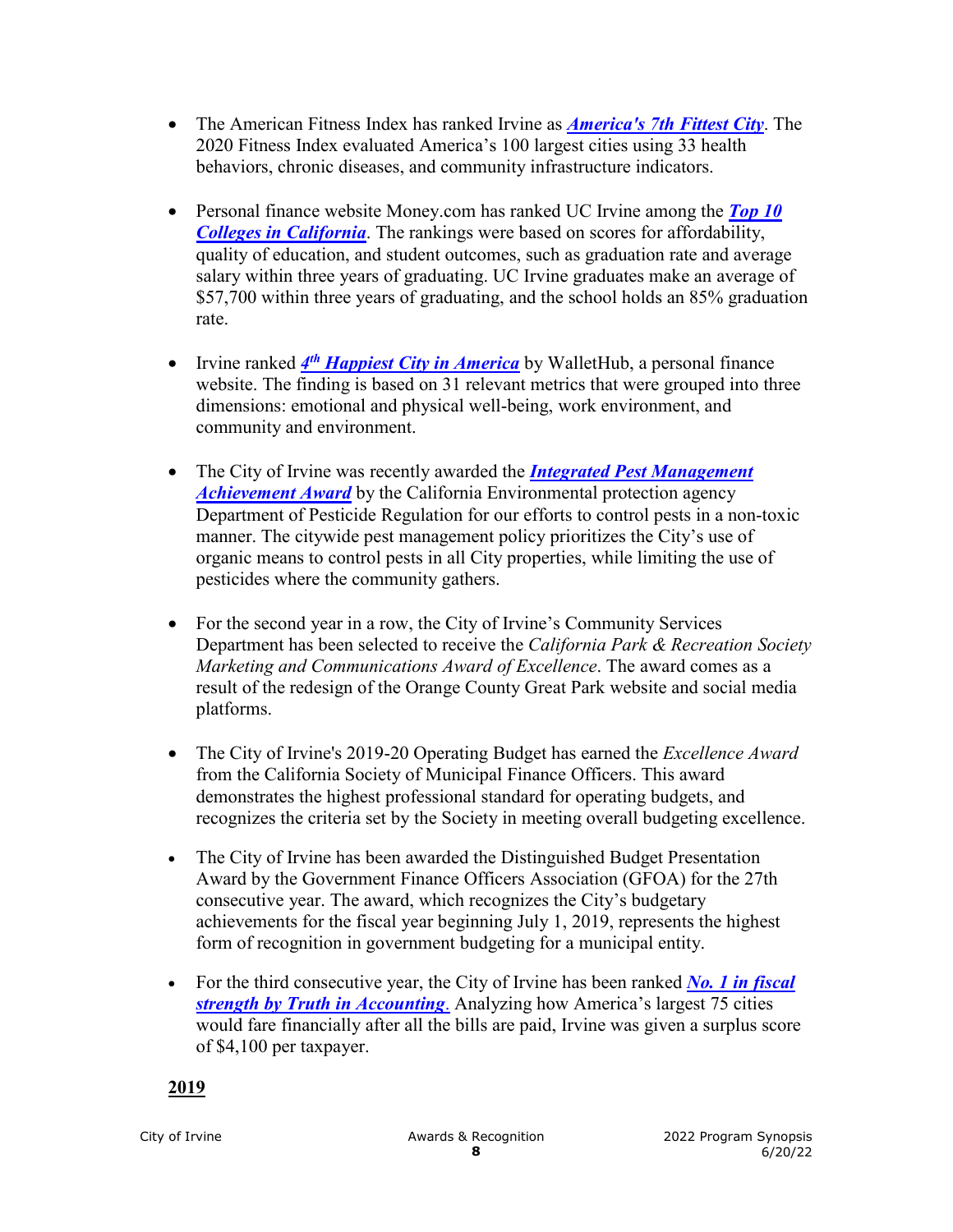- The personal finance website WalletHub has ranked Irvine as the *#[1 safest city in](https://wallethub.com/edu/safest-cities-in-america/41926/)  [California](https://wallethub.com/edu/safest-cities-in-america/41926/).* Comparing 182 cities across the nation, WalletHub analyzed data based on each city's community safety, their risk of natural disasters, and their financial safety score, which takes into account each city's record of unemployment, poverty, and foreclosure rates, credit scores, and debt-to-income ratios for their population.
- The City of Irvine has been selected as a *[2019 Beacon Sustainability Spotlight](https://www.ca-ilg.org/award-winners)  [award winner](https://www.ca-ilg.org/award-winners)* by the Institute for Local Government. The Beacon Program supports and recognizes voluntary action by local governments throughout California to address climate change, promote energy innovation, and create more sustainable communities. The City was recognized for our efforts to reduce electricity and natural gas consumption at City facilities and was also awarded the top platinum level award in the Sustainability Best Practices category for our environmental programs.
- For the sixth year in a row, Heritage Park has earned the title of Best Playground by *Parenting OC* in their "**[Best of OC Awards](https://parentingoc.com/2019/09/best-of-oc-awards-2019-kids-play/)**." Heritage Park was noted having multiple playgrounds, a splash pad, barbecues, and picnic tables that span over 35 acres.
- Irvine is ranked the *[#1 safest U.S. City](https://247wallst.com/special-report/2019/10/23/americas-safest-cities-3/11/)* by 24/7 Wall St. The ranking considered cities among 100,000 people and based the rankings on the FBI's latest crime stats and demographics figures such as population growth, income, and poverty.
- Irvine remains the Safest City of 250,000 or more in the nation for the 14th consecutive year, based upon FBI statistics for violent crime.
- Irvine was voted "*[Best City to Live in](https://www.ocregister.com/2019/09/19/best-of-orange-county-2019-best-city-to-live-in/)*" for the fourth consecutive year by *Orange County Register* readers in the 26th annual *Best of Orange County* publication.
- Irvine was ranked #3 in list of 2019's *[Greenest Cities in America](https://wallethub.com/edu/most-least-green-cities/16246/)*. The study, conducted by the personal finance website, WalletHub, considered "green" indicators such as greenhouse-gas emissions, smart-energy policies, and green job opportunities.
- The University of California, Irvine has been ranked by *Money*, formerly known as *Money Magazine*, as #1 on its 2019-2020 list of the nations "*[Best Colleges](http://money.com/money/best-colleges/)*." The ranking took into account data including tuition fees, family borrowing, and career earnings.
- Irvine ranked #3 as *[Best Places to Raise a Family](https://wallethub.com/edu/best-cities-for-families/4435/)* by the personal finance website WalletHub based on scores for family fun, health and safety, education and child care, affordability, and socio-economic criteria.
- The national nonprofit The Trust for Public Land ranked Irvine's park system *[6th best park system in the United States.](https://www.tpl.org/city/irvine-california)* The methodology used for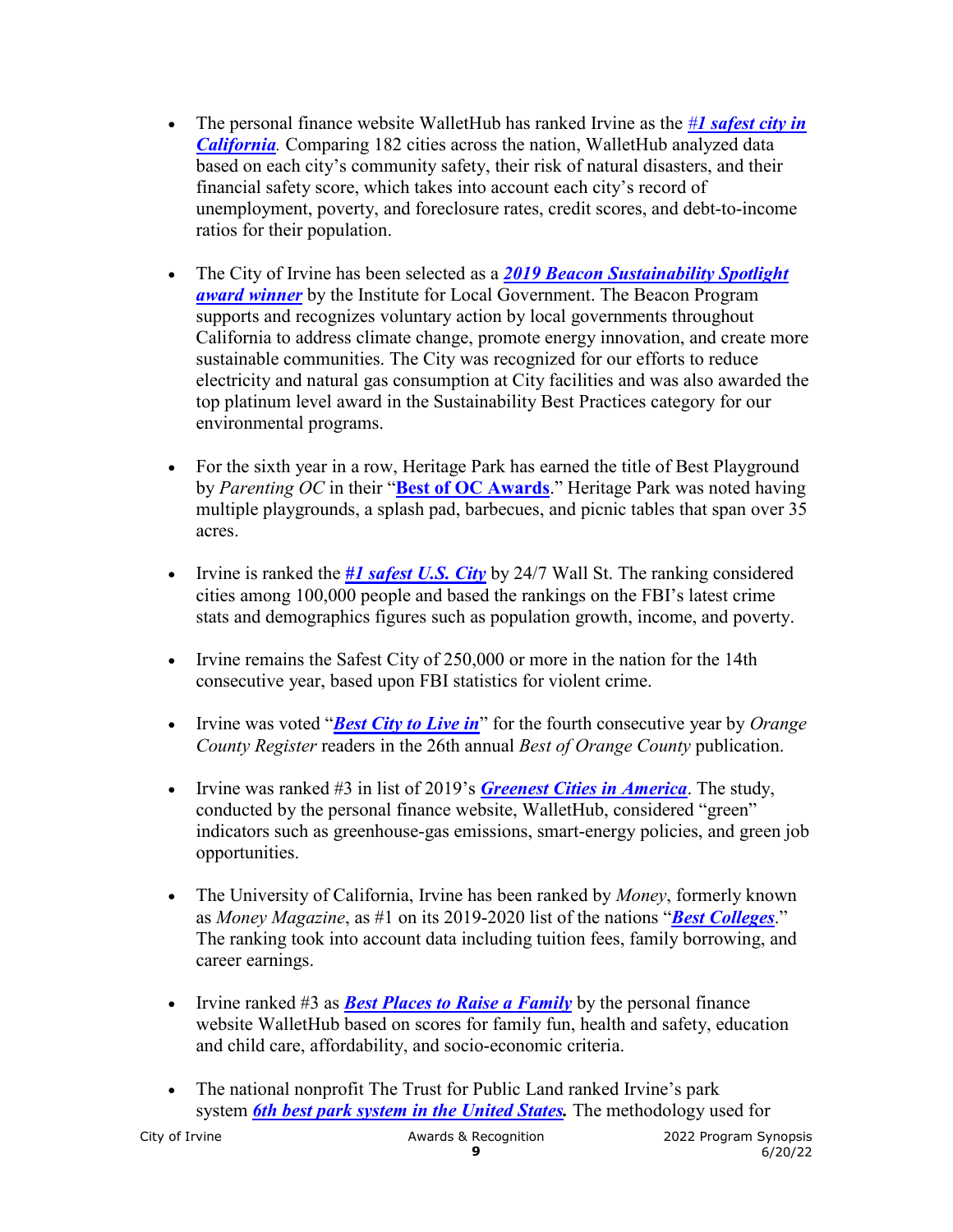2019 includes the main criteria of park access; park size and investment; and popular amenities.

- The City of Irvine Human Resources & Innovation Department received the Henry Reining Outstanding Organization Award for the many initiatives focused on wellness and employee engagement. This award honors contributions to good government and improved quality of life in Southern California.
- The City of Irvine Fiscal Services Division, for the 40th consecutive year, was presented with the *[Award of Financial Reporting Achievement](http://legacy.cityofirvine.org/civica/filebank/blobdload.asp?BlobID=31700)* by the Government Finance Officers Association of the United States and Canada (GFOA) for its *[Comprehensive Annual Financial Report](http://legacy.cityofirvine.org/civica/filebank/blobdload.asp?BlobID=31699)* for the Fiscal Year Ended June 30, 2018.
- *Inside Irvine*, the City's quarterly community magazine, received the Excellence in Public Information and Communications Award from the California Association of Public Information Officials.
- *[Irvine Ranked No. 1 in Latest Fiscal Strength Survey](https://www.cityofirvine.org/node/52876)* for the second consecutive year.
- The City of Irvine has been named 2019's **2<sup>nd</sup> [Happiest City in America](https://wallethub.com/edu/happiest-places-to-live/32619/)** by the personal finance website WalletHub. The distinction considered factors such as emotional and physical well-being, income and employment, and community and environment when ranking each city.
- Public Safety's Office of Emergency Management and the Public Works Department have been recognized by the National Weather Service (NWS) for the citywide preparedness of the *[NWS's "StormReady" program](http://webadmin.cityofirvine.org/civica/filebank/blobdload.asp?BlobID=31210)*. The program is a voluntary initiative designed to help communities save lives, protect property, and enhance community resiliency during all types of severe weather.
- The Irvine Police Department was awarded the *Case of the Year Award* for their Orange County Golden State Killer Task Force. The award was given by the Orange County Homicide Investigators Association. The task force was honored for their tireless work which was completed in order to bring justice to the "Golden State Killer," also known as "The East Area Rapist," who is accused of killing 12 women and raping 45 in the 1970s and 1980s.
- The City of Irvine was selected as the 2018 **[California Park & Recreation](http://www.cprs.org/p/cm/ld/&fid=7)  [Society](http://www.cprs.org/p/cm/ld/&fid=7)** (CPRS) *[Marketing and Communications Award of Excellence](http://www.cprs.org/page/marketing-&-communications)* recipient for the "Your Irvine" marketing campaign. Through this statewide award, the City has been recognized for the highest achievement in promoting and increasing public awareness of its parks, facilities, recreation, and leisure services programs.
- City of Irvine **Awards & Recognition** 2022 Program Synopsis<br>6/20/22 Program 6/20/22 **10** 6/20/22 • The City of Irvine's Budget Office was awarded national and state awards: The national award came from the *[Distinguished Budget Presentation Award](https://www.cityofirvine.org/news-media/news-article/city%E2%80%99s-budget-presentation-wins-national-award)* by the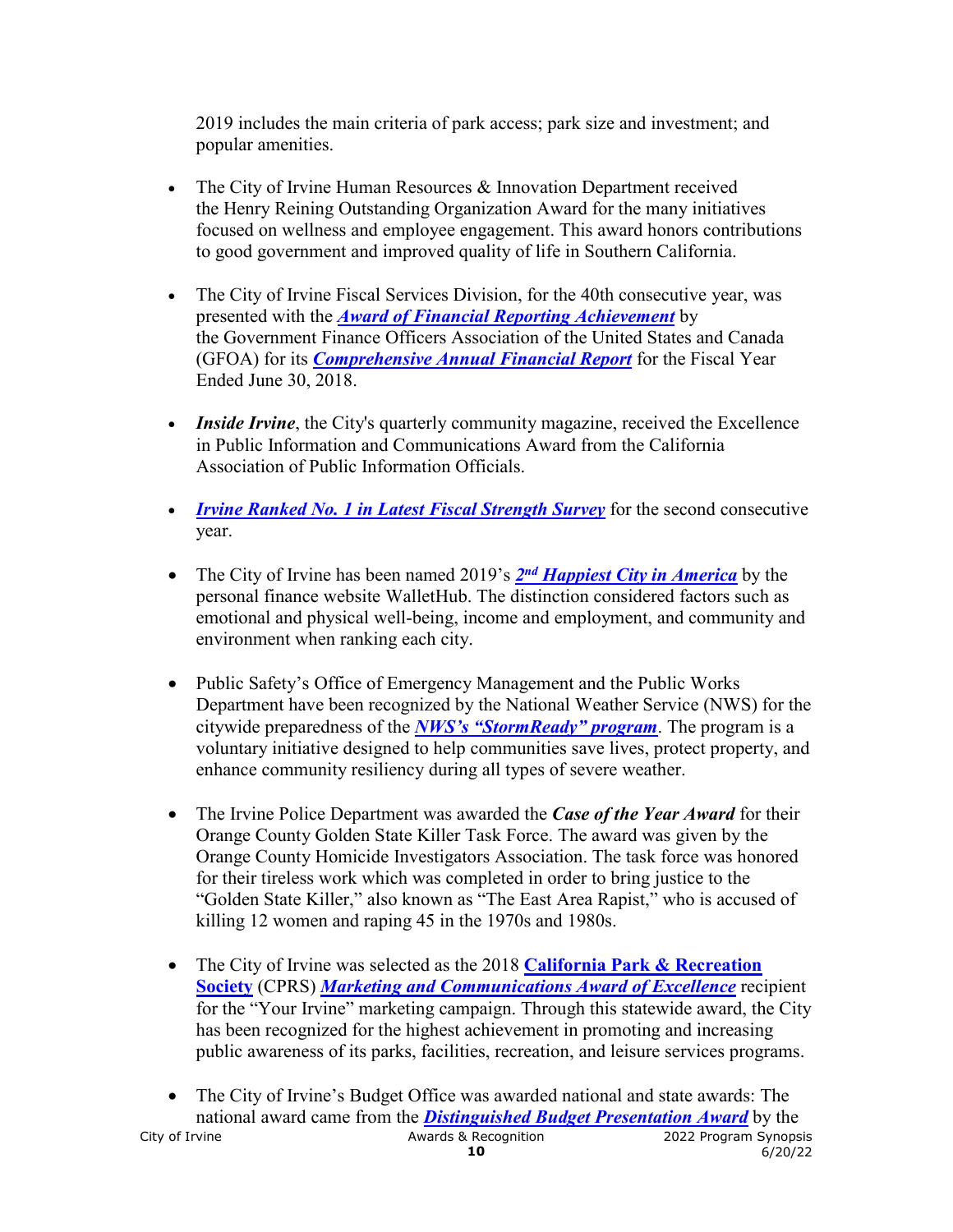Government Finance Officers Association of the United States and Canada (GFOA). The award represents the highest form of recognition in government budgeting for a municipal entity. In addition, the City received the *[Excellence](http://legacy.cityofirvine.org/civica/filebank/blobdload.asp?BlobID=31101)  [Award for Fiscal Year 2018-19 Operating Budget](http://legacy.cityofirvine.org/civica/filebank/blobdload.asp?BlobID=31101)* from the California Society of Municipal Finance Officers.

- The City of Irvine has received the **Rose Award** from the Orange County Taxpayers Association for its efforts to protect taxpayers. The City was awarded this honor for placing Measure C on the ballot in the June 5 election, making Irvine compliant with Proposition 62, which requires 2/3 vote of the City Council to propose taxes.
- The City of Irvine was awarded for its "exemplary Information Technology (IT) practices" by MISAC, the Municipal Information Systems Association of California.
- Irvine remains the Safest City of 250,000 or more in the nation for the  $13<sup>th</sup>$ consecutive year, based upon FBI statistics for violent crime.
- Irvine was voted "**[Best City to Live in](https://www.ocregister.com/2018/09/20/best-of-orange-county-2018-best-city-to-live-in/)**" for the third consecutive year by *Orange County Register* readers in the 25th annual *Best of Orange County* publication.
- In 2018, IPD's Office of Emergency Management developed a first-of-its kind Community Emergency Response Team (CERT) program delivered entirely in the Mandarin language. IPD received an award for this effort from the California Emergency Services Association. The team was also asked to present on the program at the National CERT Conference in summer 2018.
- Irvine ranked #27 overall among 300 U.S. cities for *[Best Real Estate Markets](https://wallethub.com/edu/best-real-estate-markets/14889/)*. The ranking was prepared by WalletHub, a personal finance website, based on factors such as housing market attractiveness and economic strength.
- Irvine ranked #2 as *[Best Places to Raise a Family](https://wallethub.com/edu/best-cities-for-families/4435/#methodology)* by the personal finance website WalletHub based on scores for family fun, health and safety, education and child care, affordability, and socio-economic criteria.
- Irvine is 10th on the list of *[50 Safest College Towns in America](https://www.safewise.com/blog/safest-college-towns-america/)*. The rankings compiled by SafeWise, a professional review and comparison website, are based on the most recent FBI crime data.
- Irvine ranked **#10** as the *[Most Pet-Friendly Cities in America](https://wallethub.com/edu/most-pet-friendly-cities/5562/#methodology)* by the personal finance website WalletHub based on our outdoor pet-friendliness and pet health & wellness scores.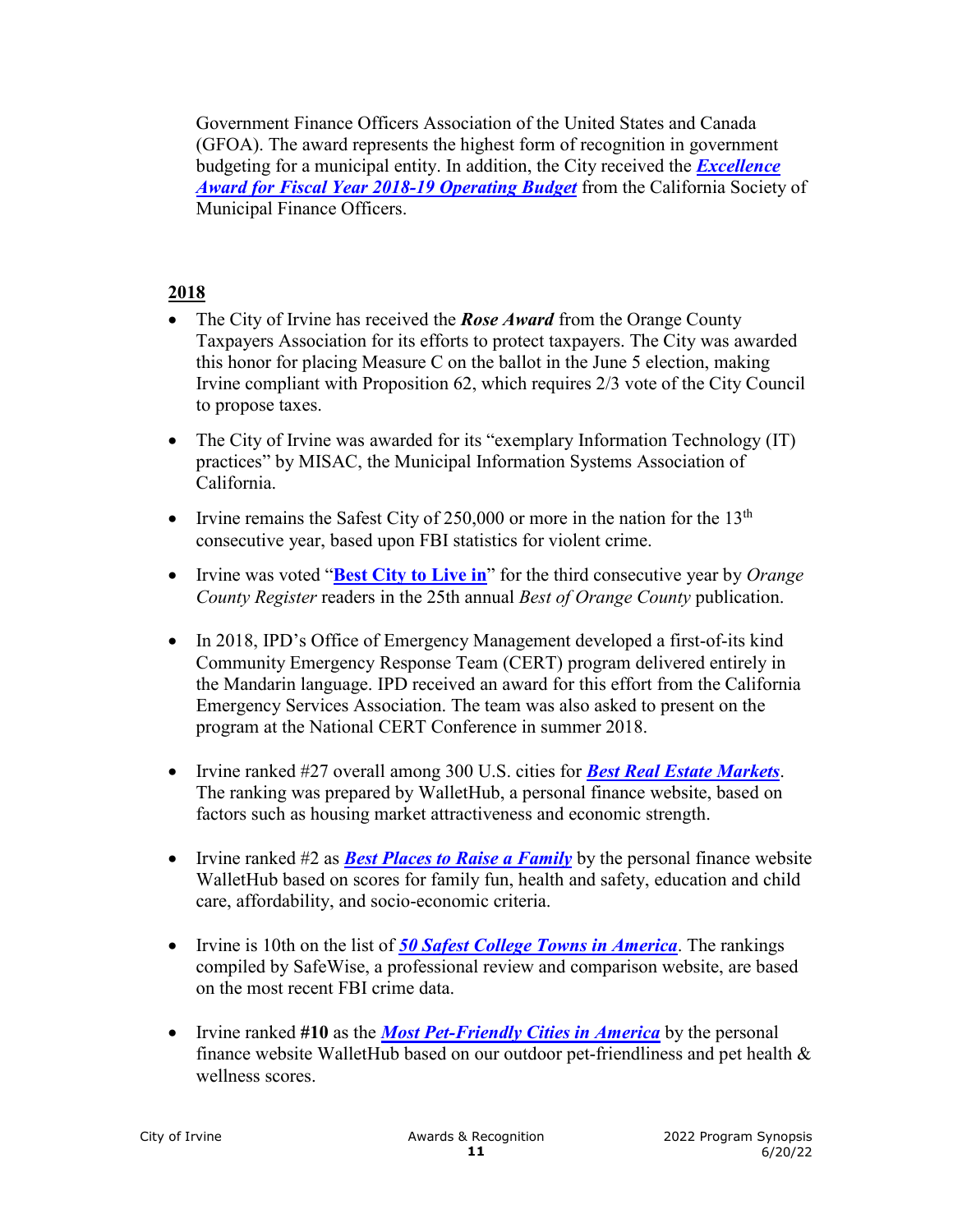- The national nonprofit The Trust for Public Land ranked Irvine's park system  $10^{th}$ *[best park system](https://www.tpl.org/node/104166/#sm.00001av1re1cs0fl1x73z77451qpq)* in the United States. The methodology used for 2018 includes the main criteria of park access; park size and investment; and popular amenities.
- Irvine ranked **#15** on the list of *[Best Cities for Young Families](https://www.valuepenguin.com/best-cities-young-families-buying-homes#nogo)* in the U.S. by Consumer research group ValuePenguin.
- The City of Irvine has been [ranked No. 1 in fiscal strength.](https://www.statedatalab.org/library/doclib/2016-Financial-State-of-the-Cities-Booklet-FINAL-.pdf) The Truth in Accounting ranking of America's 75 largest cities calculated the funds that would be left over after the bills are paid. Irvine was given a surplus score of \$5,200 per taxpayer, earning the distinction as the most fiscally healthy large city in the United States. Truth in Accounting is a nonprofit that looks at public agencies' fiscal practices.
- Irvine ranked **#13** for *Fittest City in America* by American College and Sports Medicine [American Fitness Index.](http://www.americanfitnessindex.org/wp-content/uploads/2018/05/2018-American-Fitness-Index-Summary-Report_FINAL-20180504.pdf)
- Irvine received the 2017 *Award of Excellence for Facility Design* from the [California Park & Recreation Society](http://www.cprs.org/p/cm/ld/fid=1) for Quail Hill Community Center.
- Irvine ranked **#15** on Livability.com's list for the *[2018 Top 100 Best Places to](https://livability.com/best-places/top-100-best-places-to-live/2018/ca/irvine)  [Live](https://livability.com/best-places/top-100-best-places-to-live/2018/ca/irvine)* list based on our parks and open space, strong local economy, access to medical facilities and low crime rates.
- The City of Irvine received the [Government Finance Officers Association's](http://www.gfoa.org/) (GFOA) award for Excellence in Financial Reporting for its Comprehensive Annual Financial Report.
- The City received two other prestigious awards for the financial report: The GFOA Distinguished Budget Presentation Award honoring the City's commitment to the highest principles of governmental budgeting, and the award for Excellence in Operational Budget from the [California Society of Municipal Finance Officers.](http://www.csmfo.org/)

- Irvine remains the Safest City of 250,000 or more in the nation, based upon FBI statistics for violent crime.
- Public-Private Partnership Award recipient for the Orange County Great Park Sports Complex by the [Orange County Business Council,](https://www.ocbc.org/ocbc-initiatives/innovation/redcarpet/) Turning Red Tape Into Red Carpet.
- *Organic Leadership Award* presented to the City of Irvine by Beyond Pesticides and Pepperdine University for the adoption of Irvine's Integrated Pest Management Policy.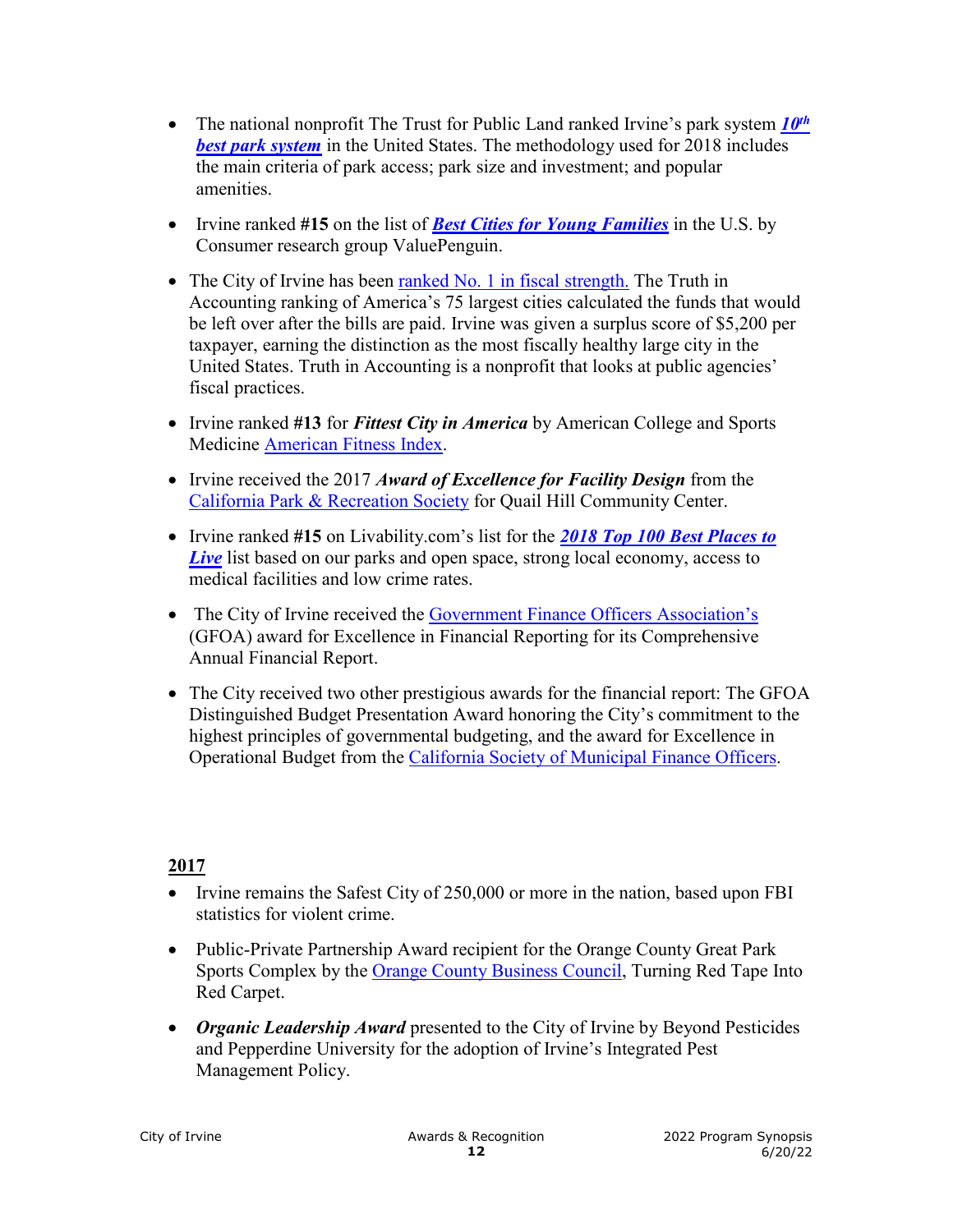- Irvine Receives Honorable Mention Recognition at U.S. Green Building [Council's Orange County Chapter Eco-Awards.](https://www.usgbc.org/event/usgbc-orange-county-2017-eco-awards)
- Irvine ranked *5th [Most Livable City in the U.S](https://smartasset.com/mortgage/the-most-livable-cities-in-the-u-s-2017-edition#q=most%20livable%20city)*. by SmartAsset based on several factors including safety and access to jobs.
- A *Tree City USA*, honored by the Arbor Day Foundation for Irvine's commitment to community forestry to help promote a healthier city.
- Irvine ranked 3<sup>rd</sup> Most Prosperous City among the nation's 100 largest, according to a study by the Economic [Innovation](http://eig.org/news/study-economic-growth-spread-unevenly-among-cities) Group, as reported by the *[Orange County](http://www.ocregister.com/2017/09/26/study-irvine-is-nations-3rd-most-prosperous-large-city-while-hemet-ranks-8th-most-distressed-small-town/)  [Register.](http://www.ocregister.com/2017/09/26/study-irvine-is-nations-3rd-most-prosperous-large-city-while-hemet-ranks-8th-most-distressed-small-town/)*
- Irvine ranked 15<sup>th</sup> for *[Best College Towns](http://247wallst.com/special-report/2017/09/11/25-best-college-towns-in-america/4/) in America* by 24/7 Wall Street based on 24/7 Wall Street analysis of the nation's best cities to live in.
- Irvine ranked *9<sup>th</sup> [Best Place to Raise a Family](https://wallethub.com/edu/best-cities-for-families/4435/)* among the 150 largest U.S. cities by the personal finance website WalletHub.
- University of California, Irvine ranked *[9th](https://www.usnews.com/best-colleges/rankings/national-universities/top-public) [Top Public School, National](https://www.usnews.com/best-colleges/rankings/national-universities/top-public)  [Universities](https://www.usnews.com/best-colleges/rankings/national-universities/top-public)* by U.S. News & World Report.
- The Trust for Public Land ranked Irvine's park system the *7th [Best Park System](http://parkscore.tpl.org/rankings.php#sm.0001dhiq6gj32cnxr3024759hvbu3)  [in the U.S.](http://parkscore.tpl.org/rankings.php#sm.0001dhiq6gj32cnxr3024759hvbu3)* based on acreage, facilities and investment, and access.
- University of California, Irvine ranked *7th [Safest College in America](https://www.alarms.org/safest-colleges-2017/)* by the National Council for Home Safety and Security.
- Irvine ranked *[10th Best City to Live in America](https://www.niche.com/places-to-live/rankings/cities/best-cities/)* by Niche.com, based on crime, public schools, cost of living, job opportunities, and local amenities.
- Irvine ranked *7th [Best Place for Hispanic Entrepreneurs](https://wallethub.com/edu/best-and-worst-cities-for-hispanic-entrepreneurs/6491/)* among the 150 largest U.S. cities by the personal finance website WalletHub.
- Irvine ranked *[4th Best City for Working Parents](https://smartasset.com/mortgage/best-cities-working-parents-2017)* by SmartAsset.
- Irvine ranked among *[2017 Best Cities for a Green Career](https://www.goodcall.com/data-center/2017-best-cities-green-career/)* by personal finance website, GoodCall.com.
- Irvine ranked 3<sup>rd</sup> *[Happiest City in the U.S.](https://wallethub.com/edu/happiest-places-to-live/32619/)* in a report by WalletHub.
- Irvine ranked among *[2017 Best Cities for Cybersecurity Professionals](https://www.goodcall.com/data-center/2017-best-cities-cybersecurity-professionals/)* in a report by personal finance website, GoodCall.com.
- Irvine ranked *5th [Best City to Be a Homeowner](https://smartasset.com/mortgage/the-best-cities-to-be-a-homeowner)* by SmartAsset.
- Irvine ranked among *[Top 150 Cities for Millennials](http://www.millennialpersonalfinance.com/best-cities-millennials/)* by Millennial Personal Finance.
- Irvine ranked *10<sup>th</sup> [Best City for Women](http://americancityandcounty.com/public-safety/25-best-cities-women#slide-0-field_images-73291)* by American City & County.
- Irvine ranked *[#1 Major City in Fiscal Strength](http://www.thefiscaltimes.com/2017/01/09/How-Strong-Are-Your-Citys-Finances-116-US-Cities-Ranked)* by *The Fiscal Times*.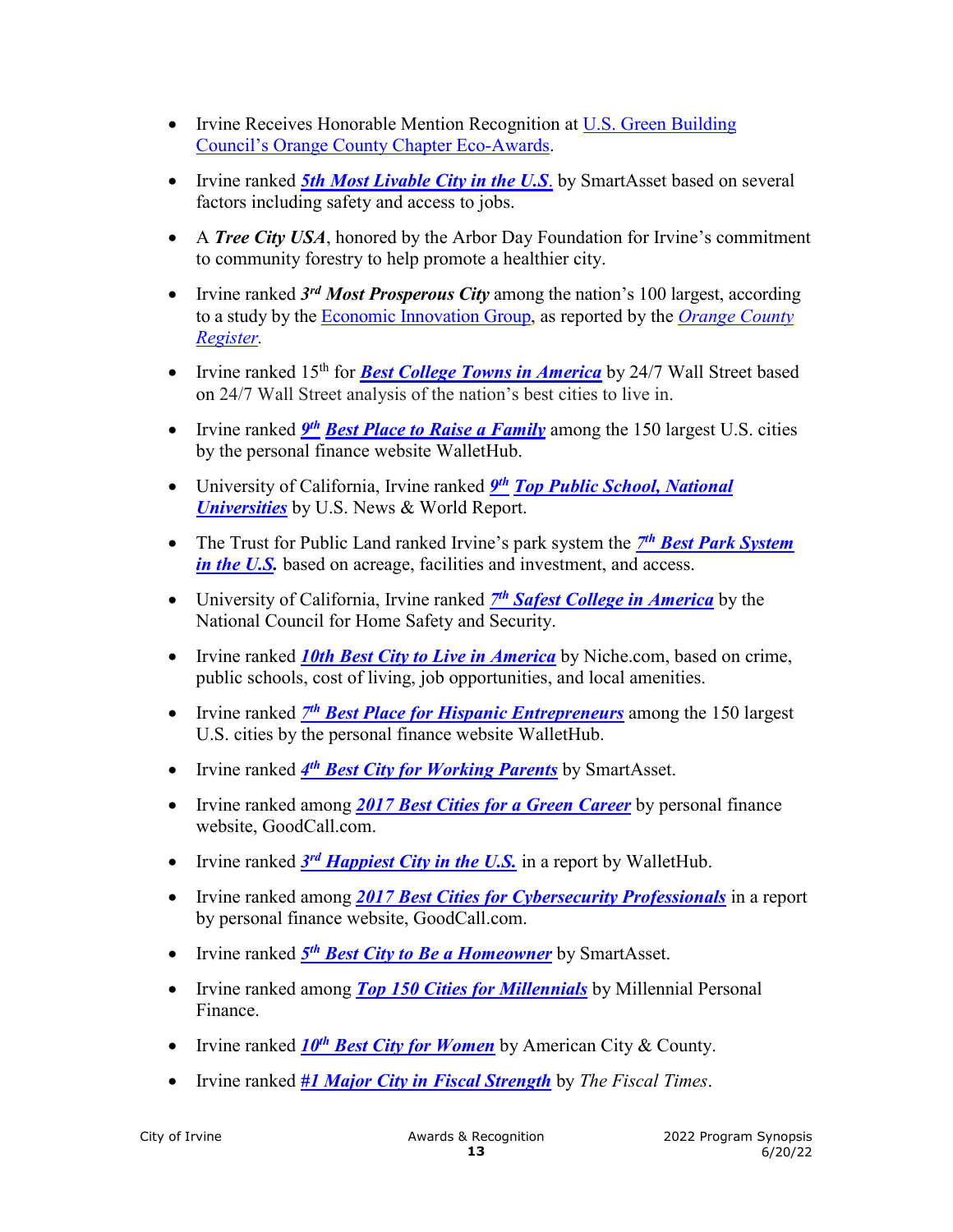• Sunset Magazine ranked Irvine as one of the *Best Places to Live 2017* in highlighting its *20 Western Dream Towns*.

- Irvine remains the Safest City of 250,000 or more in the nation, based on FBI statistics for violent crime.
- American Public Works Association (APWA) awarded the City of Irvine with *three Project of the Year awards* for, Adventure Playground, Irvine Boulevard Bicycle and Pedestrian Bridge and Peters Canyon Wash Capture and Reuse Pipeline.
- Irvine rated the *[#1 City for Teens](https://smartasset.com/mortgage/the-best-cities-for-teens)* in the nation among the 100 largest cities by SmartAsset, an online company that provides financial advice
- A *Tree City USA*, honored by the Arbor Day Foundation for Irvine's commitment to community forestry to help promote a healthier city
- Irvine ranked *#2* on Livability.com's *[10 Best College Towns, 2016](http://www.livability.com/top-10/college/10-best-college-towns/2016/ca/irvine)* based on a supportive environment for students to thrive both academically and socially
- Irvine's Adventure Playground at University Community Park ranked *[One of the](https://www.ocregister.com/2016/07/13/orange-countys-10-best-playgrounds-plus-7-to-avoid/)  [Ten Best Playground in Orange County](https://www.ocregister.com/2016/07/13/orange-countys-10-best-playgrounds-plus-7-to-avoid/)* by O.C. Register
- Irvine identified as having the *8th [Best Park System in the U.S.](https://nextcity.org/daily/entry/best-city-parks-in-us-trust-for-public-land-ranking-2016)* by the Trust for Public Land.
- Irvine ranked the *3rd Best American City for Working Parents* by Money Magazine
- Irvine rated *9th Most Family Friendly City* in California by Estately Real Estate, including  $3<sup>rd</sup>$  for schools,  $3<sup>rd</sup>$  lowest crime rate,  $10<sup>th</sup>$  shortest commute,  $10<sup>th</sup>$  most affordable housing marketing and 11<sup>th</sup> lowest cost of living.
- Ranked the *[#2 City in California for Quality of Life](https://www.nerdwallet.com/blog/mortgages/best-cities-quality-of-life-full-ranking/)* by NerdWallet.com
- ICTV, the City's cable channel station, won *Two 1st Place Star Awards and One 2nd Place Star Award* from the National Association of Telecommunications Officers and Advisors for its work on the 2015 Solar Decathlon including [Solar](https://youtu.be/VPpmNa4tccU?list=PL3PtwVD12EJlFbqx5ls_a4hYT4NOlGaqY)  [Decathlon 2015](https://youtu.be/VPpmNa4tccU?list=PL3PtwVD12EJlFbqx5ls_a4hYT4NOlGaqY) and [Solar Decathlon Minute: Day 5.](https://youtu.be/3O-Frt7bbSM?list=PL3PtwVD12EJlFbqx5ls_a4hYT4NOlGaqY;%20www.cityofirvine.org/ictv)
- Irvine ranked the 4<sup>th</sup> Safest U.S. City to Raise a Child by the SafeWise Report based on crime data, graduation rates, school rankings, after-school programs and open spaces
- The *10<sup>th</sup> Most Beautifully Landscaped City Hall in the U.S.* by LawnStarter [/.](https://www.lawnstarter.com/blog/city-rankings/best-landscaped-city-halls/)
- Irvine rated the *[#11 Best City to Live in America](https://local.niche.com/rankings/cities/best-cities)* based on crime, public schools, cost of living, job opportunities, and local amenities by Niche [/.](https://local.niche.com/rankings/cities/best-cities/)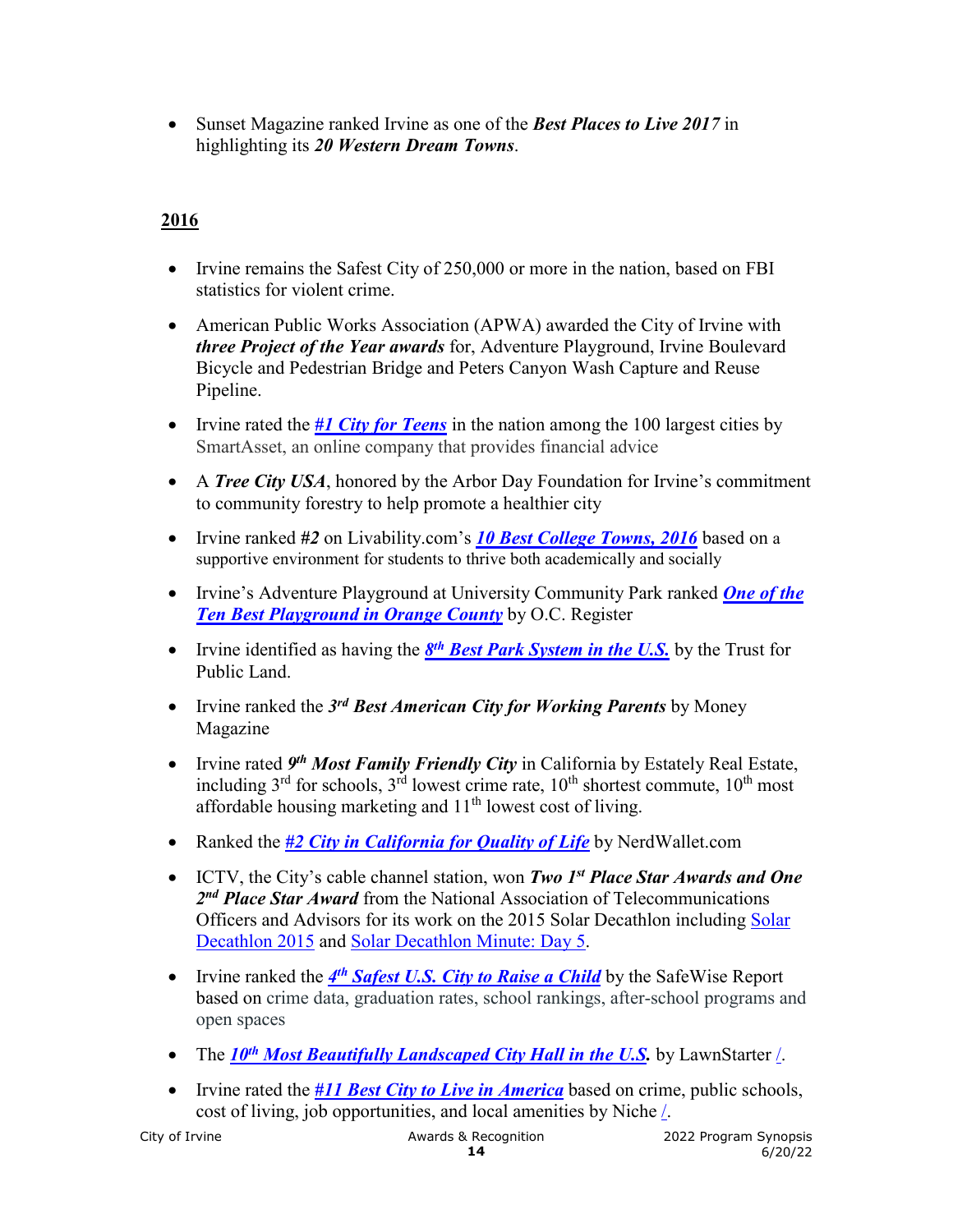- Ranked *[#1 Best City for an Active Retirement in America](http://www.evelo.com/blog/best-active-retirement-cities/)* by Evelo Bicycles based on walking and biking opportunities, park acreage, weather, environmental quality and accessible health care.
- The *[#7 Best City to Find a Job in the U.S.](https://wallethub.com/edu/best-cities-for-jobs/2173/#main-findings)* by WalletHub.com based on 17 key metrics including job opportunities, employment growth and low unemployment.

- Ranked the *Safest City in America* by 24/7 Wall Street based on a range of variables including crime rates, educational attainment and unemployment rate.
- Ranked the *1<sup>st</sup> Best City in the Nation for Veterans* by WalletHub.com based on 10 essential metrics including job opportunities, veteran-owned businesses, veteran wage growth and availability of VA health facilities.
- Irvine ranked the *Lowest Violent Crime Rate* in America for the 11<sup>th</sup> straight year based upon FBI statistics for cities with more than 100,000 residents.
- A *Tree City USA*, honored by the Arbor Day Foundation for Irvine's commitment to community forestry to help promote a healthier city.
- City's Community Emergency Response Team (CERT) selected winner of *2015 Individual and Community Preparedness Award* by the Federal Emergency Management Agency (FEMA) for Excellence in Volunteer Sustainability.
- City of Irvine Purchasing Department conferred *2015 Annual Achievement of Excellence in Procurement Award* by National Procurement Institute.
- Irvine's Heritage Park recognized as the *Best Playground in Orange County* by Parenting OC Magazine.
- Irvine FOR Families program selected as *Community Organization of the Year* by Crime Survivors, Inc., a non-profit organization that provides advocacy and support for victims and survivors of crime.
- Irvine employees Officer Sean-Paul Crawford, Officer Jenny Lindsey and FOR Families Specialist Debbie Brunn recognized by Crime Survivors, Inc. with *Above and Beyond Award* for assisting victims of crime, helping to empower them to survive and thrive.
- Irvine awarded the United States Conference of Mayors 2015 *City Livability Award* as one of the "Most Livable" Cities in America.
- Ranked the *11th Best City in the Nation for Families* by WalletHub.com based on 30 key metrics including community safety, number of playgrounds and job opportunities.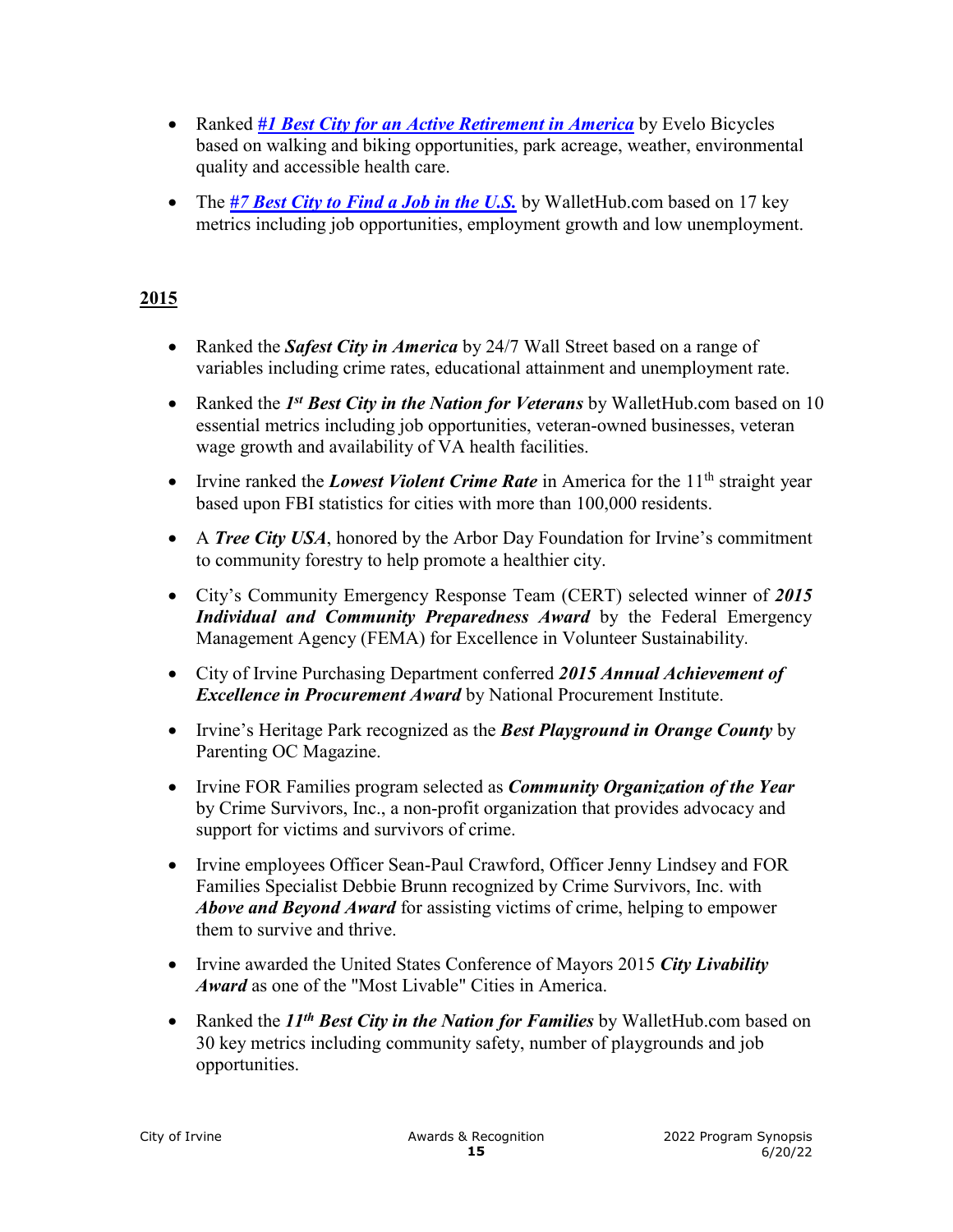- Irvine identified by [fivethirtyeight.com](http://fivethirtyeight.com/) as the *[Most Integrated Major City in the](http://www.allgov.com/news/controversies/chicago-most-segregated-city-in-us-irvine-california-the-least-150509?news=856439)  [U.S](http://www.allgov.com/news/controversies/chicago-most-segregated-city-in-us-irvine-california-the-least-150509?news=856439)*. based on a diverse population both citywide and scattered throughout its neighborhoods.
- Irvine ranked #1 in Parenting O.C. Magazine's article *Best Cities for Families in Orange County* among upscale residential communities.
- Irvine rated *#3 Small American City of the Future 2015/16* for economic potential by fDi (Foreign Direct Investment) Intelligence, a division of Financial Times Ltd.
- Irvine ranked *7th Most Interesting City in America* by SmartAsset.com based on cultural diversity, a steady flow of new residents with new ideas and perspectives, and new opportunities for restaurants and shops to open or expand.

- Irvine named *No. 7 Best City for an Active Lifestyle* among most populous cities in U.S. by WalletHub.com, an online financial adviser, based on average monthly fitness club fees and number of swimming pools and parkland acres per capita.
- Ranked the *3rd Best City in the Nation for Veterans* by WalletHub.com based on 10 essential metrics including job opportunities, veteran-owned businesses, veteran wage growth and availability of VA health facilities.
- Irvine ranked the *Lowest Violent Crime Rate* in America for the 10<sup>th</sup> straight year based upon FBI statistics for cities with more than 100,000 residents.
- Irvine identified as having the *4th Largest Percentage of Households Reporting Internet Subscriptions Nationwide* by Government Technology magazine.
- Ranked No. 32 on *U.S. Cities with the Most Doctoral Degree Holders* list by On-Line Ph.D. Programs, a comprehensive online guide to earning a Ph.D.
- Ranked the *28th Best City in America for Studying Computers and Technology* by Computer Science Degree Hub, a guide on accredited computer degree programs.
- Rated the *#1 City in California* for the fourth consecutive time by *Money Magazine's* Best Place to Live 2014 list.
- Ranked the 6<sup>th</sup> Best City to Live in America. by 24/7 Wall Street based on on a range of variables, including crime rates, employment growth, educational attainment, and housing affordability.
- Ranked the*11th Best City in the Nation for Hispanic Entrepreneurs* by WalletHub.com based on 19 key metrics such as Hispanic entrepreneurship rates, corporate tax systems and the share of businesses owned by Hispanics.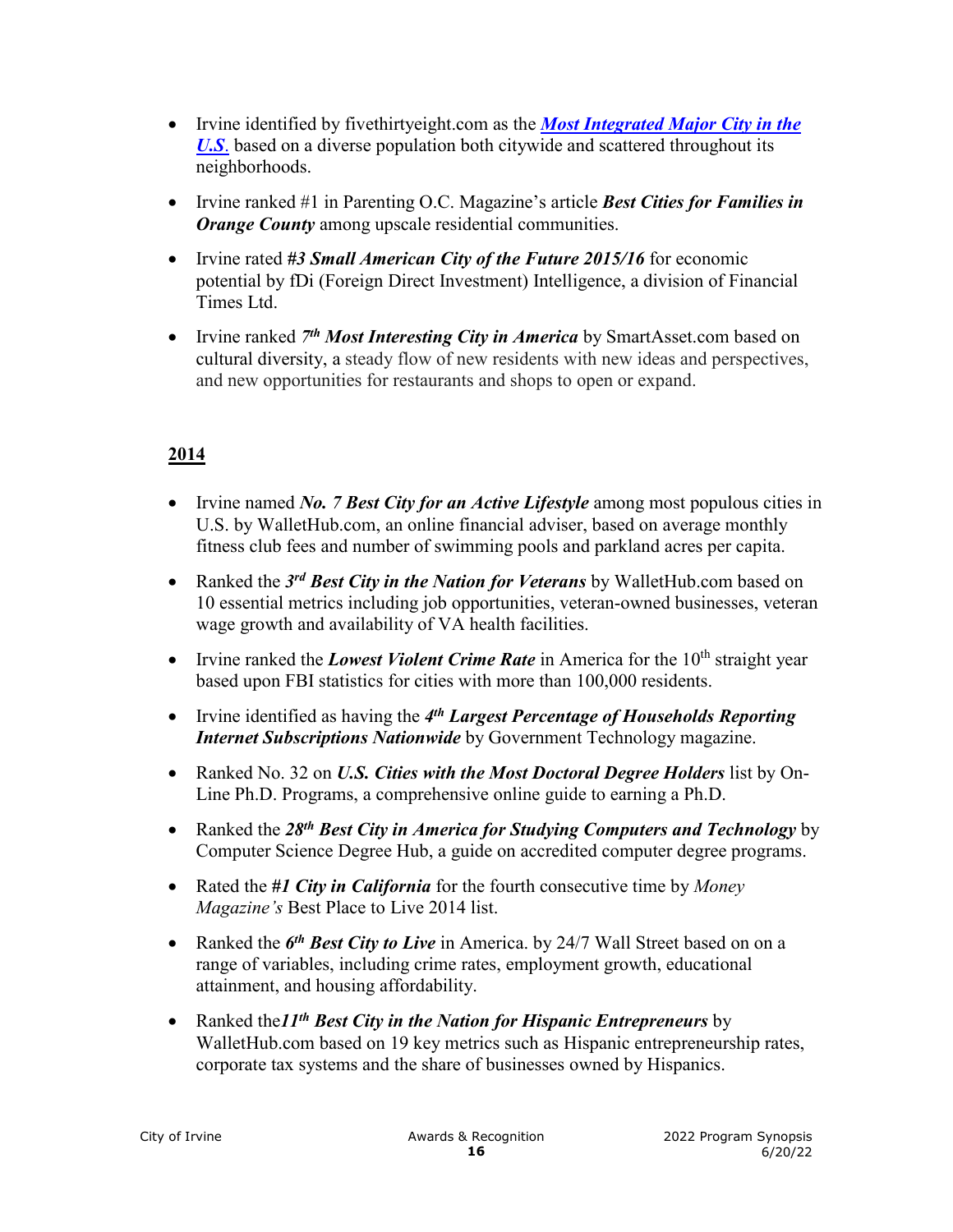- Ranked the *4th Safest City in the Nation* by MyLife, a social media website, based on law enforcement officers, traffic fatalities, violent crimes, property crimes, sex offenders and percentage of residents enrolled in health care.
- Ranked the *4th Best City in the Nation for Pet Lovers* by WalletHub.com based on 14 essential metrics including ownership and maintenance costs, health care and outdoor spaces in each city.
- A *Tree City USA*, honored by the Arbor Day Foundation for Irvine's commitment to community forestry to help promote a healthier city.
- *National Association of Government Communicators Award* for U.S. Department of Energy's Solar Decathlon 2013 held at the Orange County Great Park.
- Government Finance Officers Association *Certificate of Achievement for Excellence in Financial Reporting* for comprehensive annual financial report.
- Ranked *3rd Best City in the Nation to Raise Children* by MyLife.com based on low crime rate, public schools, public parks, average family income and cost of living.
- Ranked the *5th Best City in the Nation for Families* by WalletHub.com based on 31 key metrics including jobs, housing, schools, health care systems and opportunities for recreational and leisure activities.
- Rated *3rd Best City in California for Young Adults* by PublicCEO.com based on median salary for college grads, percent of residents between ages 20 and 34, and safety in the community.
- The California Police Chiefs Association awarded its most prestigious award, the *Joe Molloy Award*, to Irvine Police Chief Dave Maggard, for his dedication and service to law enforcement and his professionalism, leadership, energy, and commitment to the mission of the Association.
- Irvine ranked first in 24/7 Wall Street's 2014 listing of *Best-Run Cities in America* based on economy, job market, crime level, and welfare of the population.
- Rated as the *35th Best Place to Live in the U.S in 2014* by Livibility.com based on what Americans value most in their communities including education, housing, transportation, infrastructure and community interaction.
- Irvine ranked No. 5 for *Best Places for Young Families and Working Parents,*  No. 5 for *Best Places for Soccer Moms and Dads,* and No. 16 for *Best Cities for Job Seekers* for California cities with populations over 40,000 as reported by NerdWallet Finance, a personal finance website.
- *Irvine Gives*, the City's online resource for charitable giving, recognized with the California Parks and Recreation Society's *Award of Excellence.*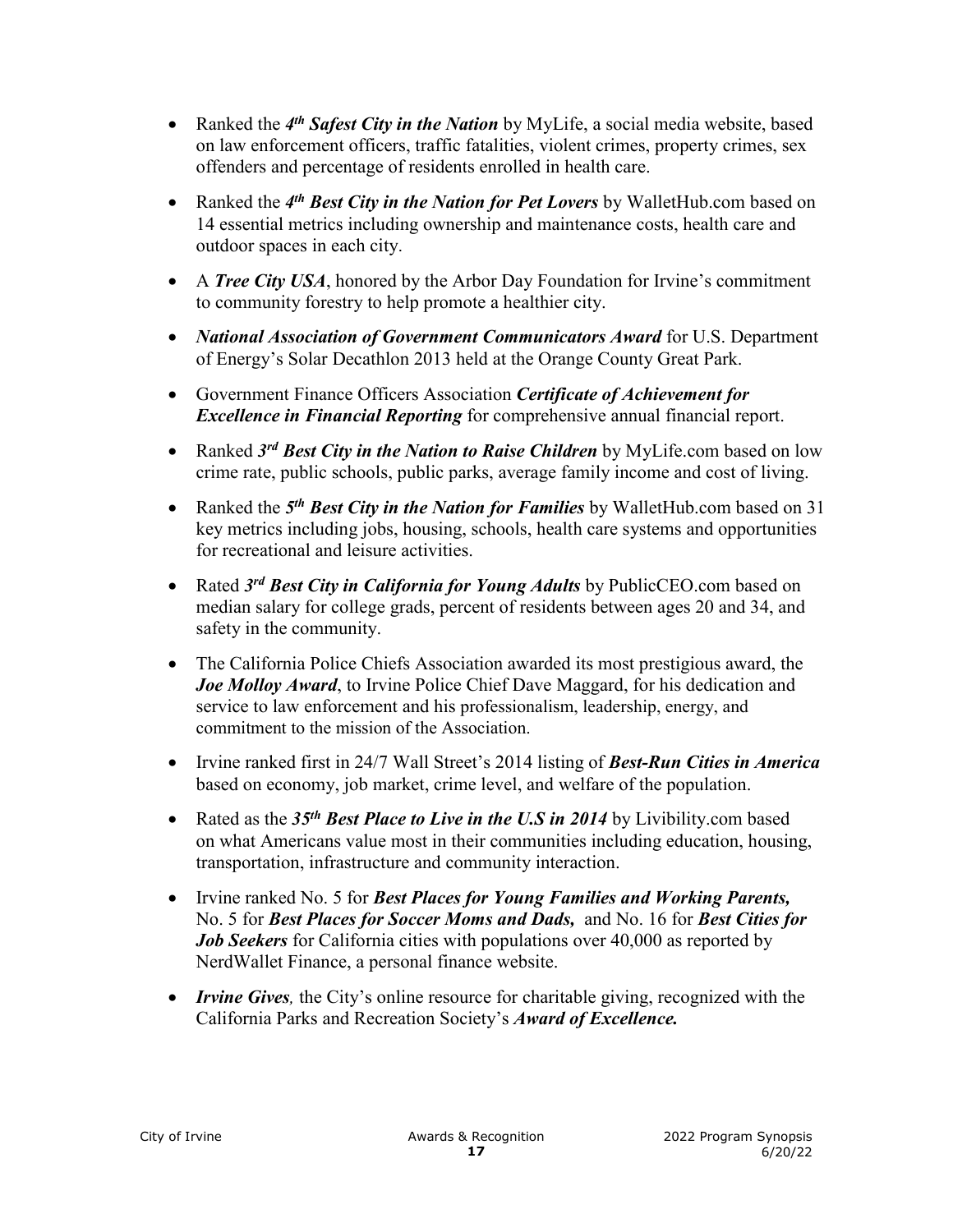- Irvine is the *Fourth Best City in the U.S. to Find a Finance Job*, according to Accounting Principles, a nationwide recruiter for accounting and finance professionals.
- Ranked as one of the *Top 10 U.S. Cities for Recreation and Living an Active Lifestyle* by NerdWallet.com based on recreational options, open space and community parks.
- A *Tree City USA*, honored by the Arbor Day Foundation for Irvine's commitment to community forestry to help promote a healthier city.
- Irvine identified as having the *Lowest Violent Crime Rate* in America for the ninth straight year based upon FBI statistics for cities with a population of more than 100,000 residents.
- Based upon FBI statistics on violent crime, Irvine ranked as the *Safest City* in 2012 of communities with more than 200,000 by Law Street, an online site on law and public policy.
- Ranked *Best City to Live In* by the Orange County Register's annual "The Best of Orange County."
- Named a *Bicycle Friendly Community* by the American League of Bicyclists, recognizing Irvine's support of cycling on its extensive citywide trail system.
- City Clerk Sharie Apodaca presented the City Clerk's Association of California *Award of Distinction for Voter Outreach* for outstanding efforts to increase public awareness and encourage civic participation in the election process.
- Irvine ranked third in 24/7 Wall Street's 2013 listing of *Best-Run Cities in America* based on local economy, fiscal management and quality of life measures.
- Irvine's *Jobs-to-Population Ratio* of 94.8% is No. 1 for American cities with more than 200,000 residents.
- Southern California Edison *Silver Tier Recognition* for City's energy efficiency measures in municipal operations and promotion of energy conservation.
- California Park & Recreation Society *Creating Community Through Partnerships and Service Opportunities* award for City's Keen Center for Senior Resources.

• The O.C. Great Park named a *Frontline Park* by the City Parks Alliance, a national organization recognizing urban park excellence, innovation, and stewardship across the country.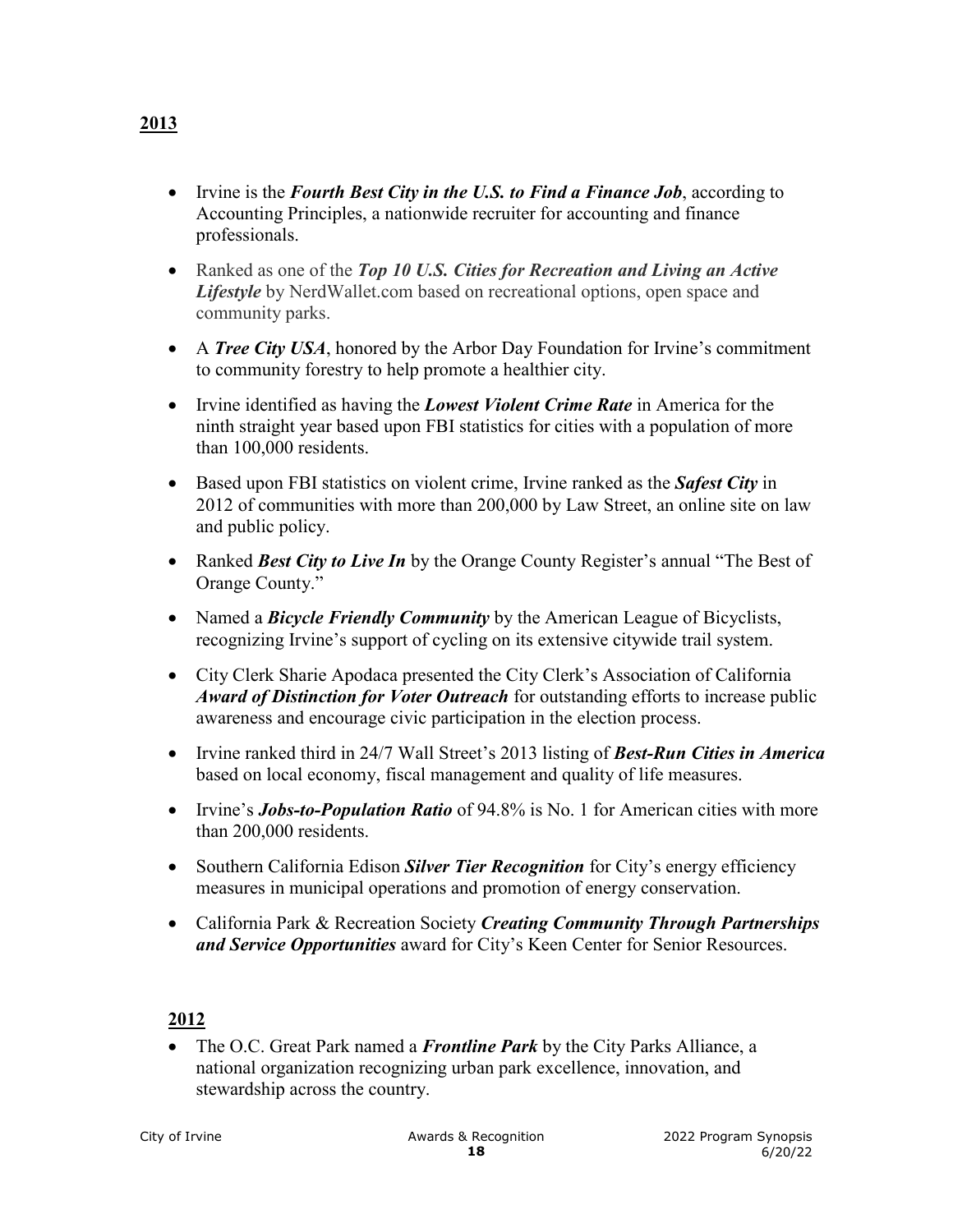- The Orange County Business Council *2012 Workforce Housing Scorecard* gave Irvine the highest cumulative ranking for O.C. cities between 2010 and 2035 in balancing jobs growth and housing supply.
- Government Finance Officers Association of the U.S. and Canada *Distinguished Budget Presentation Award* for City's FY2012-13 budget.
- A *Tree City USA*, honored by the Arbor Day Foundation for Irvine's commitment to community forestry to help promote a healthier city.
- Irvine ranked the  $6<sup>th</sup>$  best place to live in the nation on Money Magazine's list of *Best Places to Live in America* based on strong job opportunities, great schools, low crime, quality health care and options for recreation.
- Ranked *Best City to Live In* by the Orange County Register's annual "The Best of Orange County."
- Named a *Bicycle Friendly Community* by the American League of Bicyclists.
- City Parks Alliance *"Frontline Park"* designation for urban park excellence for month of December for the Orange County Great Park.
- Forbes magazine online story ranked Irvine No. 6 among U.S. cities with the *Happiest Young Professionals* based on criteria including work-life balance, work environment, job resources, compensation, and growth opportunities.
- Orange Coast Magazine *Most Whimsical Garden Award* for the Orange County Great Park Farm + Food Lab.
- National Institute for Senior Center Excellence *Award Winner-Senior Nutrition, Fitness and Health Category* for City's EarthBox gardening program.
- First place *Print Media Best Direct Mail* AdWheel Award from the American Public Works Association for *i*Shuttle residential outreach program.
- Internet Marketing Association's 2012 Impact Award for *Best Website Aesthetics* for the Orange County Great Park website.
- Third place winner in the 2012 *National Cans for Cash Recycling Challenge ― Most Innovative Campaign,* with \$5,000 grant donated to Human Options.
- Irvine identified as having the *Lowest Violent Crime Rate* in America for the eighth straight year based upon FBI statistics for cities with a population of more than 100,000 residents.
- Internet Marketing Association Impact Awards: *Best Website Aesthetics* for the Orange County Great Park website.
- Orange County Transportation Authority's *Diamond Award* for "Outstanding Marketing Program" for the City's *i*Shuttle program.
- City of Irvine City of Irvine City of Irvine City of Irvine City of Irvine City of Irvine City of Irvine City • *Playful City USA* designation from KaBoom!, a national non-profit organization promoting children's recreation and creation of more places for children to play.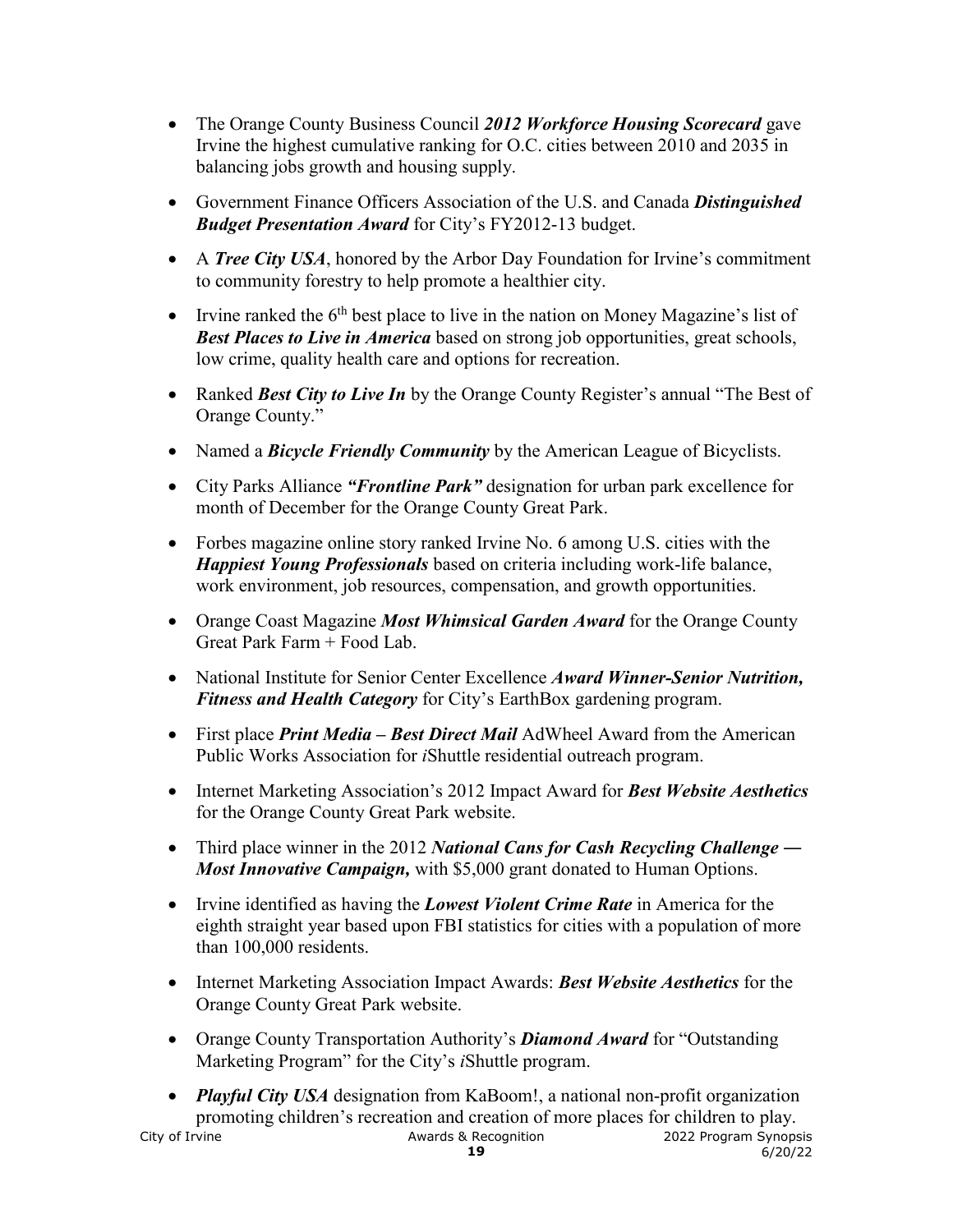- Southern California Association of Governments' *Compass Blueprint Recognition Award* for Irvine Business Complex Vision Project.
- National League of Cities *Cultural Diversity Award* second place winner for the development of creative and effective programs that improve and promote cultural diversity within the community.
- City of Irvine recognized as an *Energy Leader* in partnership with Southern California Edison.
- Ranked second in *America's Best Run Cities* by 24/7 Wall Street based on financial health, standard of living and municipal services.

- Identified as #1 Safest City in America with a population over 100,000 by CQ Press in its annual publication titled *"City Crime Rankings 2011-2012: Crime in Metropolitan America."*
- Named the *#1 Best Family-Friendly City in Orange County* for cities with over 100,000 population by Parenting OC magazine.
- Recipient of Orange County Business Council's 2011 *Turning Red Tape into Red Carpet Award* - *Responding to Globalization*.
- Government Finance Officers Association of the U.S. and Canada *Distinguished Budget Presentation Award* for City's FY2011-12 budget.
- Irvine ranked 5<sup>th</sup> on Businessweek.com's *Nation's Best Cities* list based on overall quality of life. Irvine had the best schools ranking among the 50 cities on the list.
- A *Tree City USA*, honored by the Arbor Day Foundation for Irvine's commitment to community forestry to help promote a healthier city.
- Irvine identified as having the *Lowest Violent Crime Rate* in America for the seventh straight year based upon FBI statistics for cities with a population of more than 100,000 residents.
- University of California Master Gardener Program *Master Gardener "Search for Excellence" 2nd Place Award* for the O.C. Great Park Farm + Food Lab.
- Interactive Media Awards (IMA) for the O.C. Great Park Website: *Outstanding Achievement – Community* and *Outstanding Achievement – Government***.**
- Ranked *Best City to Live In* by the Orange County Register's annual "The Best of Orange County."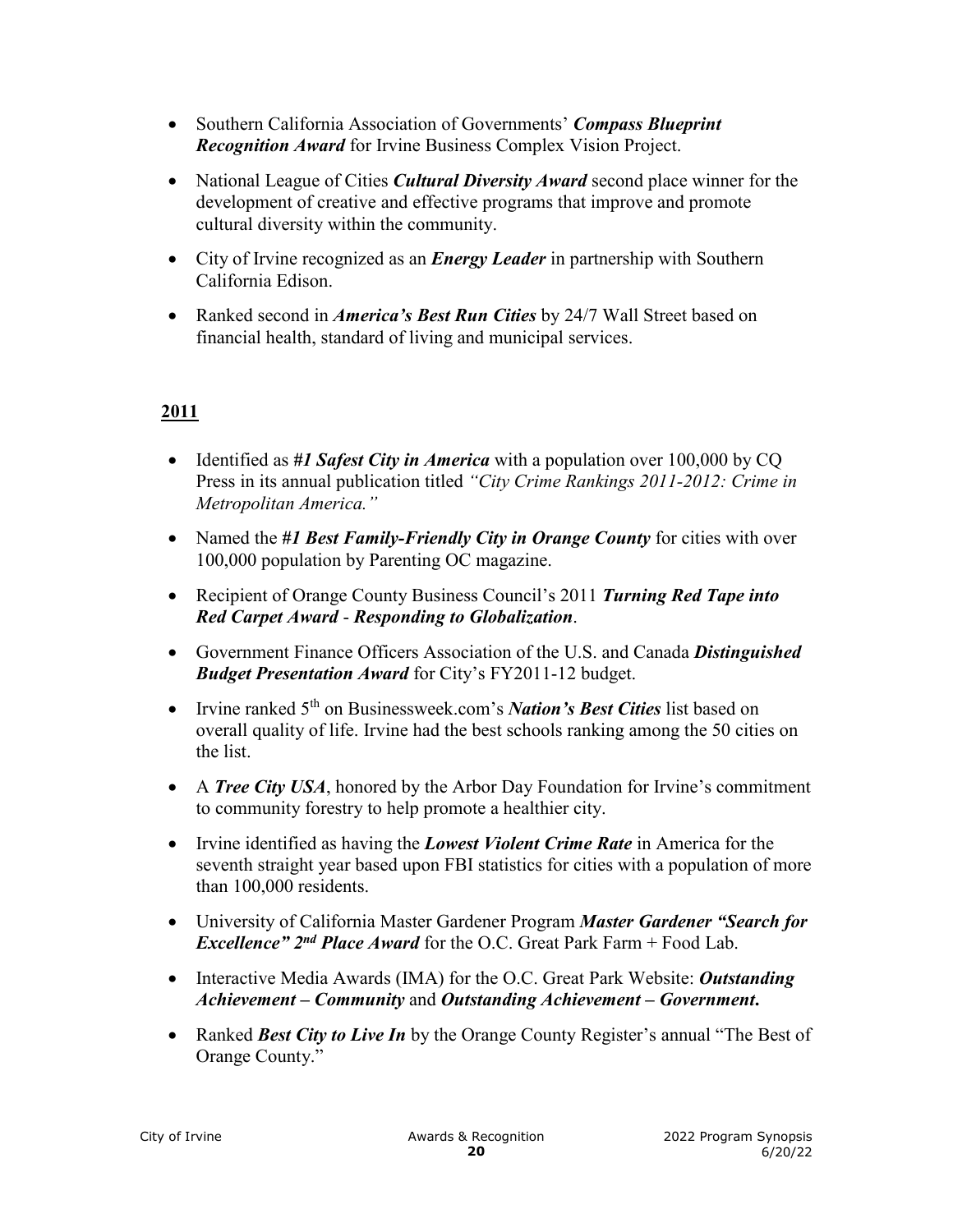- Irvine was named a *Top 100 place to Live in the U.S.* in RelocateAmerica's 14th annual rankings. Irvine received high marks for its master-planned villages, quality of schools, property values, low crime rate, parks and open space.
- Interactive Media Council's *Outstanding Achievement for a Community and Government Website* for the Orange County Great Park website recognizing design, content, feature functionality, usability, and technical standards.
- Irvine is ranked #1 for talent pool, #4 for economic potential and #6 for business friendliness for cities with 100,000-250,000 population on Financial Times' Foreign Direct Investment Magazine's *"American Cities of the Future"* list.
- American Planning Association's Donald E. Hunter *Excellence in Economic Development Planning Award* honorable mention for the Irvine Business Complex Mixed Use Vision Plan.
- California Park and Recreation Society *Award of Excellence-Park Planning* for Bommer Canyon Community Trailhead.
- *Achievement of Excellence in Procurement Award* by the National Purchasing Institute and California Association of Public Purchasing Officers.
- U.S. Conference of Mayor's *Most Innovative Campaign* award for City's "Cash for Cans" recycling program, with \$5,000 award donated to the Irvine 2/11 Marine Adoption Program.
- City of Irvine recognized as an *Energy Leader* in partnership with Southern California Edison.
- *Certificate of Achievement for Excellence in Financial Reporting* from the Government Finance Officers Association (32<sup>nd</sup> consecutive year).
- Bike to Work Week Challenge *1<sup>st</sup> Place Award* for most bicycle miles pledged.
- Web Marketing Association *Standard of Excellence Award* for City's environmental programs website.
- Southern California Gas Company *Certificate of Participation* for City's Energy Efficiency Programs, saving an estimated 14,092 therms of gas.

- *Excellence in Planning Implementation Award* for the Irvine Business Complex (IBC) Vision Plan by Orange County Chapter of American Planning Association.
- *Special Recognition Award* for IBC Vision Plan by the Southern California Association of Governments Compass Blueprint program for excellence in the advancement of livability, mobility, prosperity and sustainability.
- Government Finance Officers Association of the U.S. and Canada *Distinguished Budget Presentation Award* for City's FY2010-11 budget.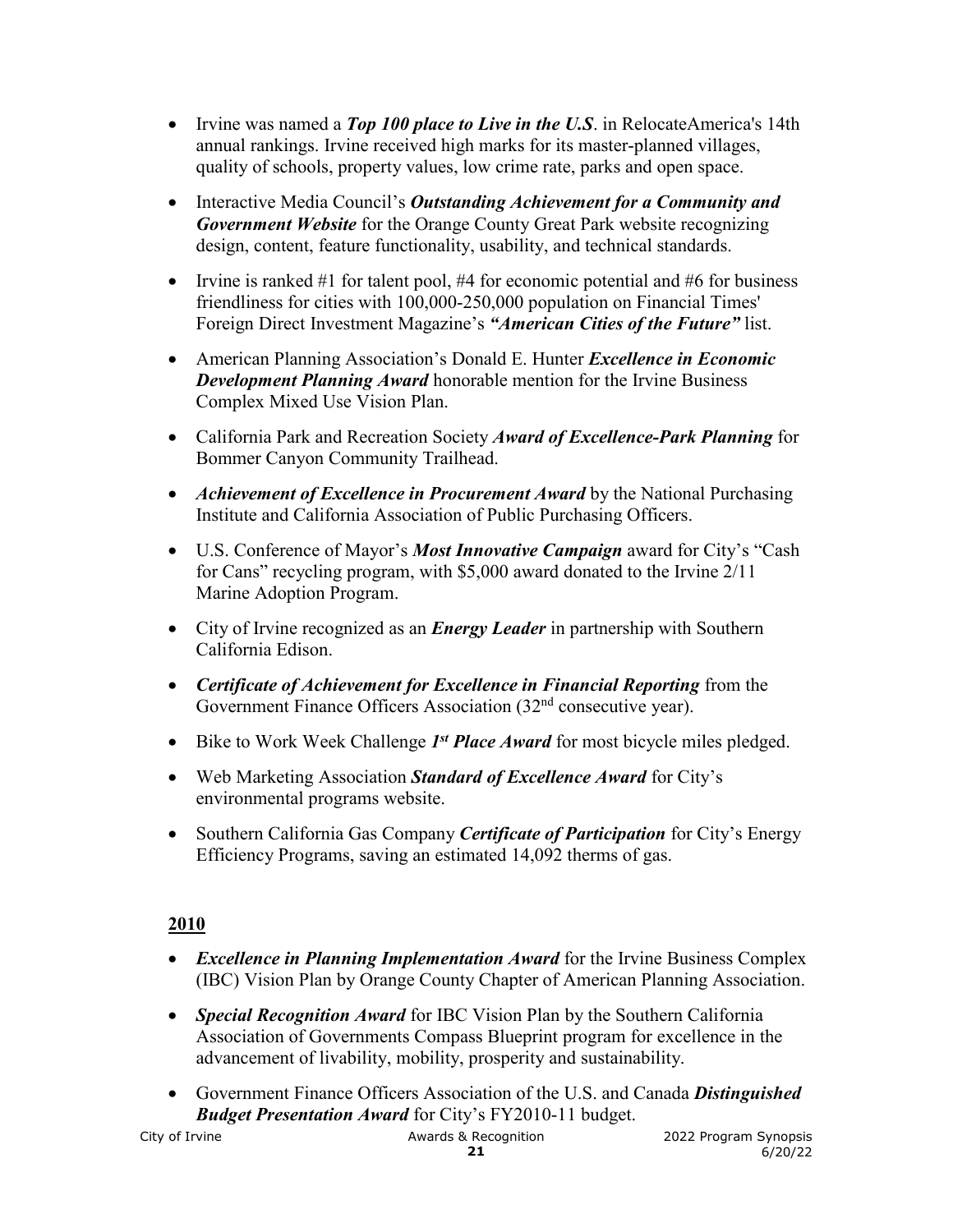- A *Tree City USA*, honored by the Arbor Day Foundation for Irvine's commitment to community forestry. Irvine has received this national designation for 21 years.
- Ranked *Best City to Live In* by the Orange County Register's annual "The Best of Orange County."
- California Park and Recreation Society *Award of Excellence-Youth Development* for Irvine's Youth Wellness Committee.
- The *Speedo Jr. National Championships*, the *ConocoPhillips National Championships* and the *Mutual of Omaha Pan Pacific Championships* – all national or international swimming competitions – were held in Irvine.
- Selected as one of the *100 Best Communities for Young People* by America's Promise Alliance, for helping young people overcome challenges to succeed.
- Southern California Association of Governments (Regional) *Compass Blueprint Awards Honorable Mention* for the O.C. Great Park Comprehensive Master Plan.
- Ranked as the top city in California on Money Magazine's July 2010 list of *Best Places to Live in America* based on housing, finance and quality of life.
- *Achievement of Excellence in Procurement Award* by the National Purchasing Institute and California Association of Public Purchasing Officers.
- *Certificate of Achievement for Excellence in Financial Reporting* from the Government Finance Officers Association.
- City of Irvine recognized as an *Energy Leader* in partnership with Southern California Edison.
- U.S. Secretary of Defense Employer Support *Freedom Award* recognizing the Irvine Police Department for support of City employees in armed forces reserve and National Guard units, one of 15 cities nationwide receiving this honor.
- Ranked the *Fifth Best City in the Nation for Business Start-ups* by Bloomberg Businessweek.
- Irvine identified as having the *Lowest Violent Crime Rate* in America for the sixth straight year based upon FBI statistics for cities with a population of more than 100,000 residents.
- California Park and Recreation Society *Awards of Excellence* for Lunch Time Activities program and Financial Literacy Initiative program.
- National Cans for Cash City Recycling Challenge *Most Innovative Campaign* with \$5,000 award donated to Irvine 2/11 Marine Adoption Program.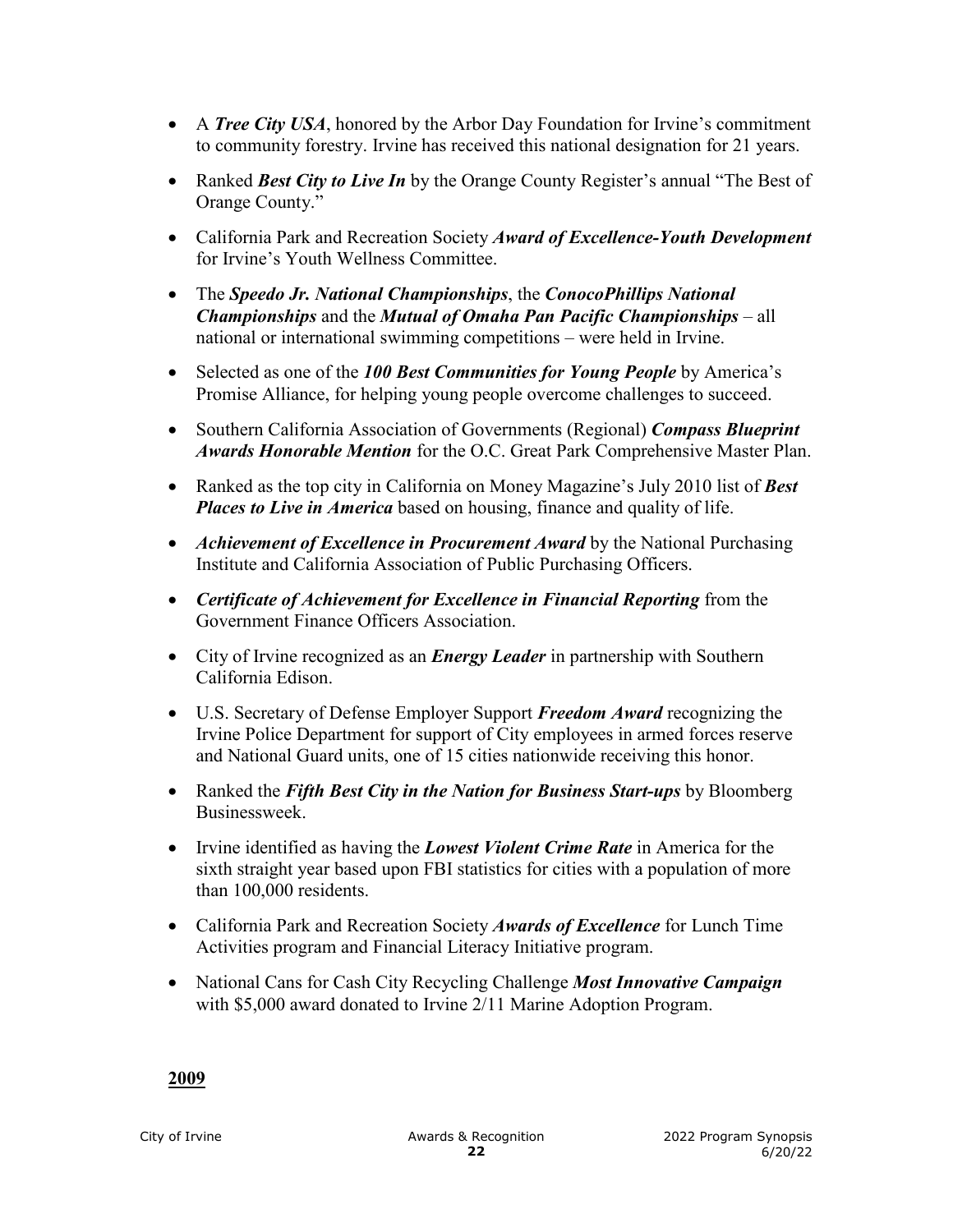- Irvine's city television channel (ICTV 30) awarded *1st place for "Irvine News"* program by National Association of Telecommunications Officers and Advisors.
- *2009 Excellence in Victim Services Award* by the International Association of Chiefs of Police.
- Ranked as Orange County's *No. 1 Best City to Live In* by the Orange County Register.
- Irvine identified as having the *Lowest Violent Crime Rate* in America for the fifth straight year based upon FBI statistics for cities with a population of more than 100,000 residents.
- Multiple "Smarter City" national rankings by Natural Resources Defense Council for *Recycling* (#4), *Standard of Living* (#5), *Green Building* (#6), and *Transportation* (#7).
- American Planning Association (National) *Focused Planning Issue Award* for the O.C. Great Park Comprehensive Master Plan*.*
- California's top City in BusinessWeek's annual *Best Small Cities for Business Startups*.
- U.S. Conference of Mayor's *Most Innovative Campaign* for City's "Cash for Cans" recycling program  $(2<sup>nd</sup>$  consecutive year).
- The League of California Cities' 2009 Award for the *Advancement of Diverse Communities* to City Manager Sean Joyce.
- Childcare Connections Collaborative *Excellence in Childcare Planning Award* for policies favorable to developing additional childcare facilities within the City.
- American Institute of Architects (National) *Honor Award in Regional & Urban Design* for the O.C. Great Park Comprehensive Master Plan.
- A *Tree City USA*, honored by the Arbor Day Foundation for Irvine's commitment to community forestry to help promote a healthier city.
- Irvine Station Parking Structure, honored by the *International Parking Institute* with an Award of Merit.
- American Society of Landscape Architects (National) *Professional Honor Award for Research* for the O.C. Great Park Restoration Ecology Processes to Advance Natural Landscape Design.
- A *Bicycle Friendly Community* by the American League of Bicyclists, recognizing Irvine's support of sport and transportation cycling on its extensive, citywide trail system.
- *Certificate of Achievement for Excellence in Financial Reporting* from the Government Finance Officers Association.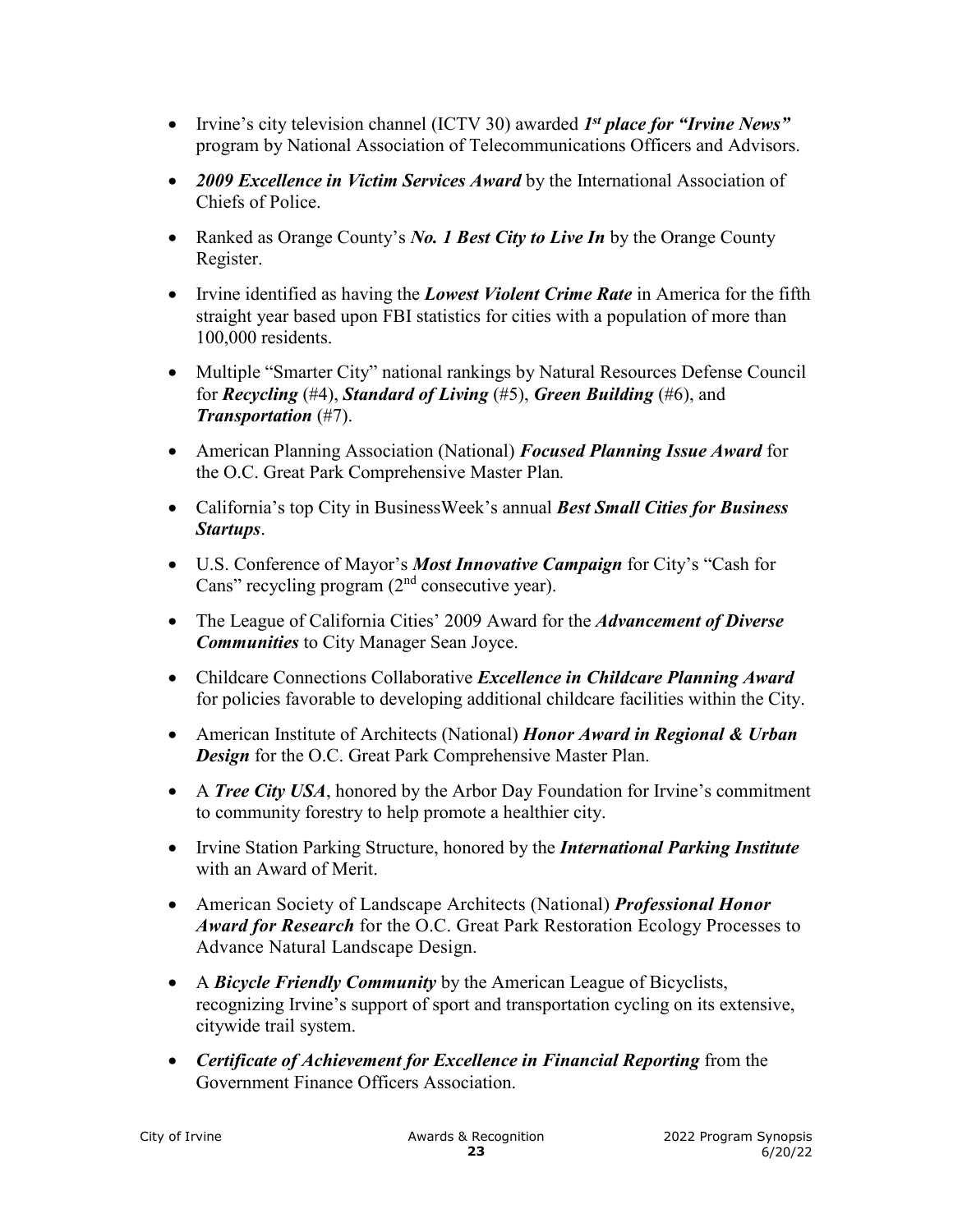- American Planning Association's *Innovation in Green Community Planning Award* for Hines California Green Master Plan in the Irvine Business Complex.
- American Planning Association's *Award of Merit for Best Planning Practices* for the City's Energy Plan and leadership toward energy efficiency, greenhouse gas reduction, and environmental conservation.
- *Achievement of Excellence in Procurement Award* by the National Purchasing Institute and California Association of Public Purchasing Officers.
- American Society of Landscape Architects (National) *Professional Honor Award for General Design* for the O.C. Great Park Observation Balloon Preview Park.
- American Public Works Association *Project of the Year* for food rescue program with Second Harvest Foodbank.

- *Green California Leadership Award* for the distribution of 60,000 compact fluorescent light bulbs to Irvine residents through "A Brighter Future for Irvine" program.
- American Planning Association (O.C. & California) *Focused Planning Issue Award* for the Orange County Great Park Comprehensive Master Plan*.*
- Ranked as *One of the Best Places to Live in America* by Money Magazine.
- State of California *Flex Your Power Award* for the City's community Energy Partnership program.
- American Public Works Association *Public Works Week Award* for the City's environmental programs website outreach.
- Web Marketing Association *Government Standard of Excellence Award* for the City's environmental programs website.
- National Cans for Cash Recycling Challenge *Most Innovative Campaign* with \$5,000 award donated to the Irvine Public Schools Foundation.
- Selected as one of the *100 Best Communities for Young People* by America's Promise Alliance, for helping young people overcome challenges to succeed.
- American Institute of Architects (California Council) *Honor Award in Regional & Urban Design* for the O.C. Great Park Comprehensive Master Plan.
- Irvine identified as having the *Lowest Violent Crime Rate* in America for the fourth straight year based upon FBI statistics for cities with a population of more than 100,000 residents.
- *Tree City USA Award* by the Arbor Day Foundation (18<sup>th</sup> consecutive year).